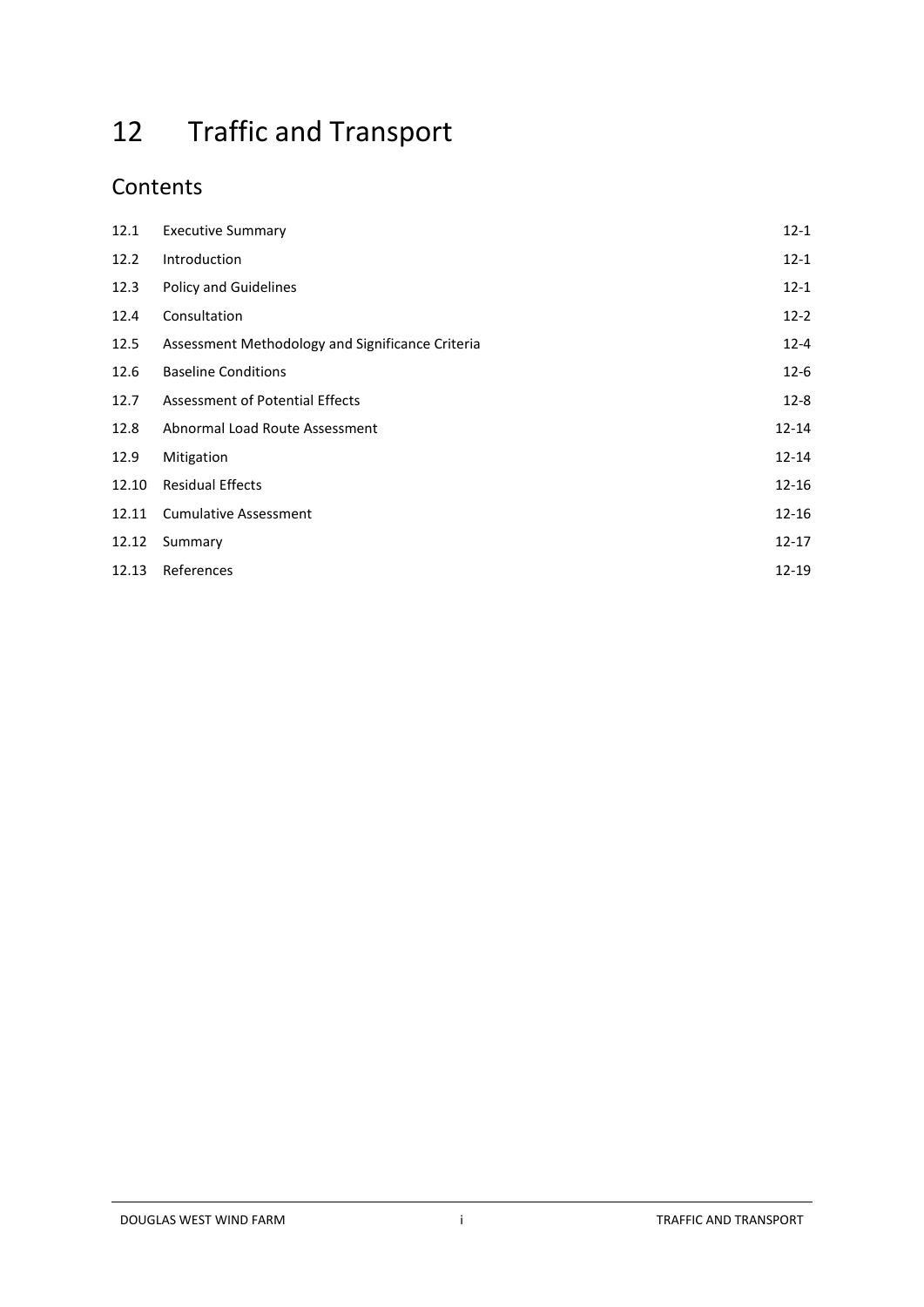This page is intentionally blank.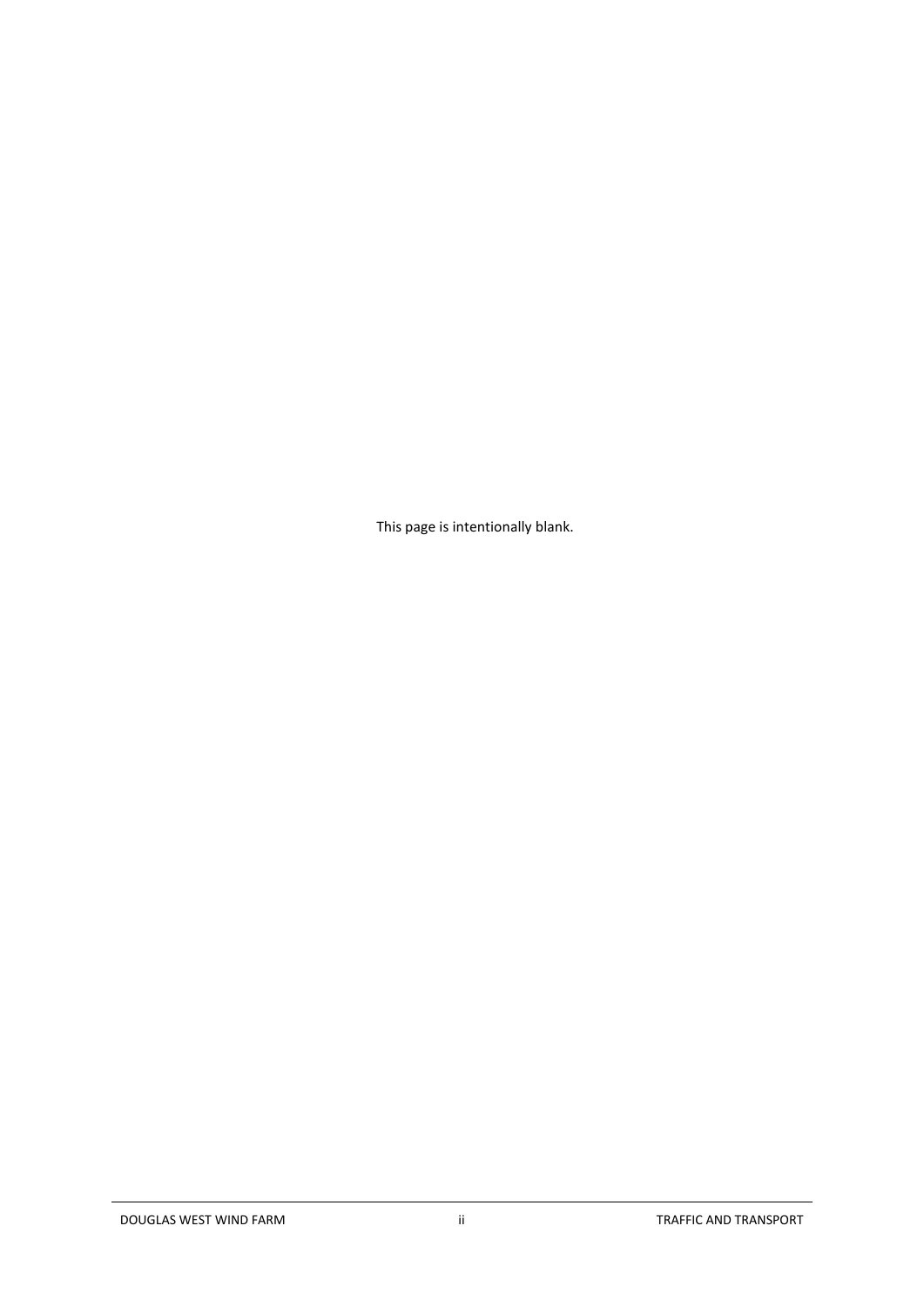# 12 Traffic and Transport

## <span id="page-2-0"></span>12.1 Executive Summary

- 12.1.1 The traffic and transport assessment follows the same methodology outlined and undertaken for the Consented Development. The baseline information was updated to account for more recent data collected and the abnormal loads route re-assessed to take account of the increase in maximum blade length between the Consented Development (up to 49 m) and the Revised Development (up to 64 m).
- 12.1.2 The conclusions of the traffic and transport assessment below are the same for the Revised Development as those reached for the Consented Development. It is anticipated that there will be no significant residual effects on local transport infrastructure as a result of the construction and operation of the Revised Development.

### <span id="page-2-1"></span>12.2 Introduction

- 12.2.1 This chapter (which also forms the Transport Assessment for the proposal) assesses the transport impacts that may arise from the Revised Development. It describes the existing traffic conditions and local transport infrastructure and predicts how these may be affected by the Revised Development.
- 12.2.2 Consideration has been given to the potential site access routes, particularly for access by abnormal loads. The effects generated by traffic during construction, operation and decommissioning of the Revised Development have then been discussed and assessed against recognised guidelines. The effects generated during the operational and decommissioning stages have been assessed as far as practicable at this stage.
- 12.2.3 Following review of the site area it is proposed that the Revised Development will be accessed from the M74, junction 11 close to grid reference NS845346. North east of (and connected to) the site lies junction 11 of the M74 which permits direct motorway access and access to the wider road network of central and southern Scotland.
- 12.2.4 The final choice of port for large component delivery will be determined by the appointed contractor, but the principle of using King George V Dock, Glasgow as the nearest suitable port has been established and has been assumed for this assessment.

## <span id="page-2-2"></span>12.3 Policy and Guidelines

#### *Policy and Guidelines*

- 12.3.1 Relevant policy and guidance documents have been reviewed and taken into account as part of this assessment. Of particular relevance are:
	- The Institute of Environmental Assessment 'Guidelines for the Environmental Assessment of Road Traffic' (1993).
	- Design Manual for Roads and Bridges (DMRB), Volume 11, Section 2, Part 1, HA201/08 'General principles and guidance of environmental impact assessment'.
	- 'Transport Assessment Guidance'; Transport Scotland (2012).

#### *Planning Policy*

- 12.3.2 Chapter 5 sets out the planning policy framework that is relevant to the EIA. The policies set out include those from the adopted South Lanarkshire Local Development Plan 2015.
- 12.3.3 Policy 19 (Renewable Energy) of the Local Development Plan makes reference to the Development Management criteria laid out in Scottish Planning Policy (SPP) (para 169).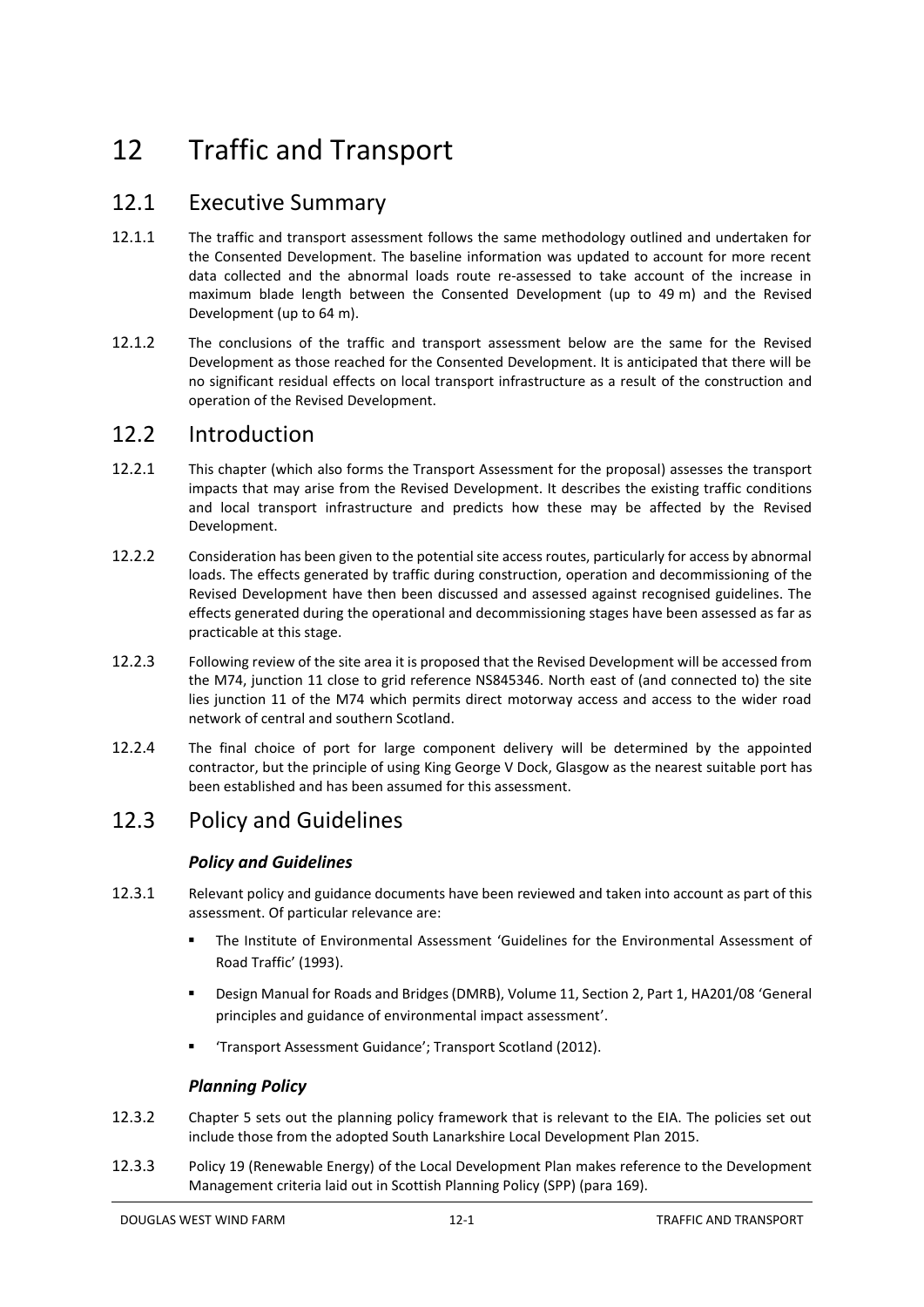- 12.3.4 Para 169 of SPP cites impacts on road traffic and impacts on adjacent trunk roads as requiring consideration and this chapter considers both.
- 12.3.5 The South Lanarkshire Council (SLC) 'Supplementary Planning Guidance: Renewable Energy (SG)' document of 2015 also discusses transport within the site assessment checklist; Table 7.1.
- 12.3.6 In this chapter (which also forms the Transport Assessment for the Revised Development), the magnitude and consequences of changes in traffic flows on the local and trunk road network have therefore been considered in the context of the construction, operational and decommissioning process of the Revised Development. The consequences of changes in traffic flows have then been considered in terms of their effects on road operation. The consequences of changes in traffic flows in respect of road safety have also been considered, taking account of the recent accident records.

### <span id="page-3-0"></span>12.4 Consultation

12.4.1 As noted in Chapter 4, an initial Scoping exercise was undertaken by previous developers of the project, Community Windpower Ltd, in 2012. In relation to the operation of the trunk road network, Transport Scotland responded to the Scoping Report on 13 April 2012 and stated:

> *"Overall there will be a minimal increase in traffic on the trunk road during the operation of the facility therefore the proposed development is not likely to have a significant impact on the operation of the trunk road network."*

- 12.4.2 There is therefore no requirement to carry out an assessment of the trunk road.
- 12.4.3 As regards construction, Transport Scotland has acknowledged the presence of abnormal loads and recommended that the trunk road management organisation, BEAR Scotland, be consulted regarding abnormal load transport. No other comment regarding construction traffic impacts is made.
- 12.4.4 In relation to the local road network, South Lanarkshire Council's (SLC) Roads Area Manager for Clydesdale responded to the Scoping Report for a previous, similar development on 30 April 2012, noting the following points:
	- **•** confirmed no objection to the Revised Development (as scoped in 2012);
	- high powered vehicle wheel wash should be provided and maintained on site so that all vehicles are cleaned prior to joining the public road;
	- the Applicant shall at all times be responsible for the removal of mud or other materials deposited on the public highway by vehicles entering or leaving the site. Road sweeping by mechanical sweeper should form part of a routine maintenance regime to regularly clear the access route from the build up of debris;
	- **EXECT** all vehicles entering or leaving the site shall use the existing private road to the west of Poniel interchange;
	- the haul route for normal and abnormal loads will require to be agreed with SLC, but the Roads Department would advocate that if possible normal construction traffic should reach the site from the north via the M74 or B7078;
	- the developer must undertake a dilapidation survey along any agreed haul route and will be required to up-grade the haul road infrastructure as deemed necessary by SLC. The developer must enter into a formal Section 96 agreement with SLC for this section of road;
	- the route chosen to deliver abnormal loads to the site must be assessed to ensure that it is capable of accommodating the types of vehicle that propose to use it. It is recommended that trial drive-through of the route is undertaken using appropriate vehicles and this will highlight any pinch points that would require to be upgraded; and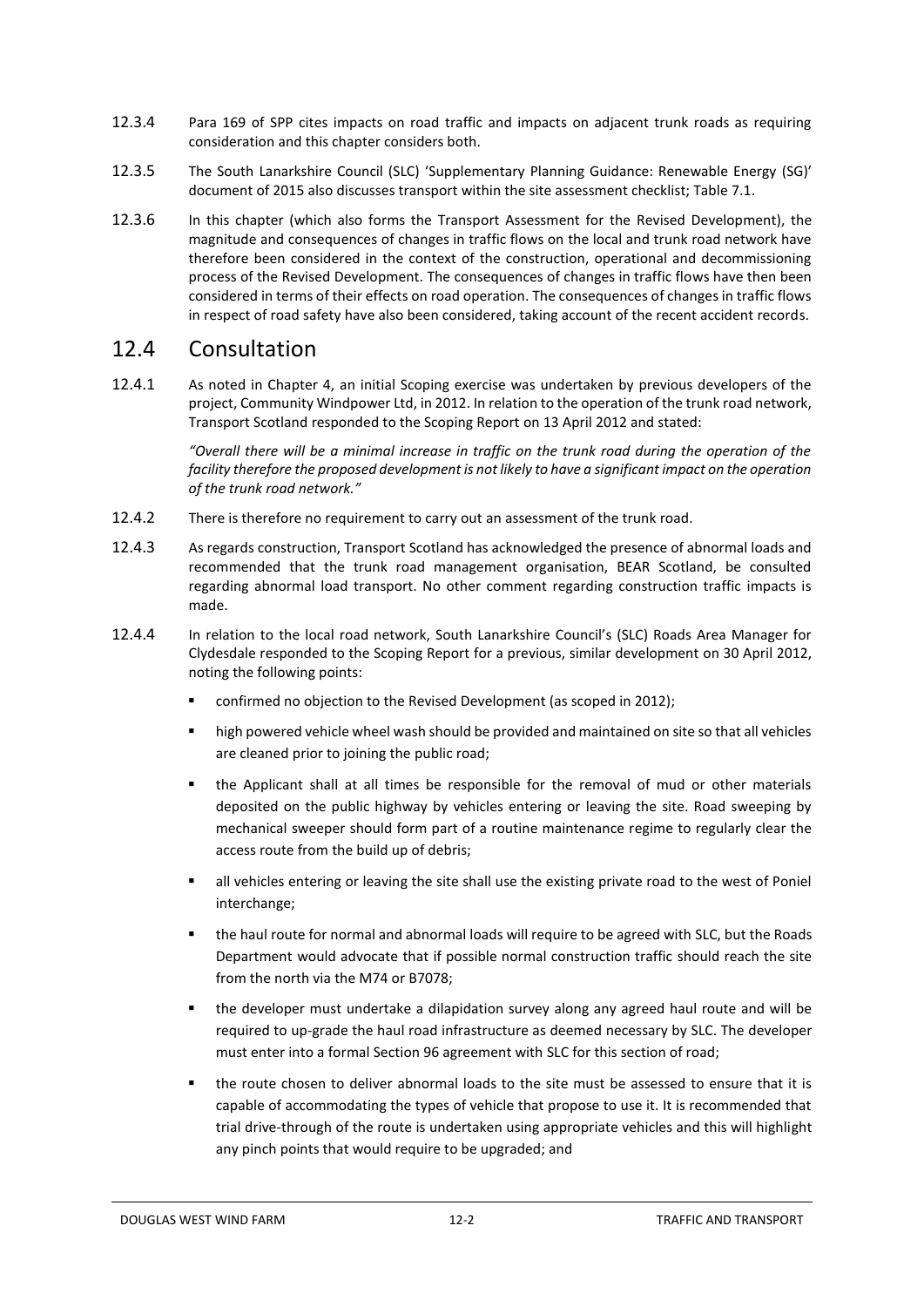- details must be submitted, to SLC, of any land take or road widening that is required as a result of the above trial drive through.
- 12.4.5 A further response from the SLC Roads Department dated 27 April 2012 raised the following points:
	- survey of existing traffic flows at locations that need to be agreed with the Council. The proposed survey locations can only be agreed with SLC once a delivery/construction route has been agreed in principle with the Roads Area Office.
	- analysis of junctions impacted by the delivery/construction route to take account of existing flows, development flows and committed flows and future years where the proposed development timeline dictates;
	- the requirement and impact of imported materials or removal from site of surplus arisings where applicable; and
	- phasing of works and distribution of traffic flows on a month by month basis.
- 12.4.6 The above points are considered within this chapter and summarised in Table 12.5 below.
- 12.4.7 Following 3R Energy taking on the project in early 2015, a meeting was subsequently held with the SLC Roads Department on 10 March 2015 to ensure that the initial Scoping responses from SLC (as noted above) remained valid. At the meeting it was confirmed that the responses remain valid and the following additional key points to be included in this assessment were raised:
	- swept path required of local / trunk road interface at junction 11 M74;
	- need to cover any construction material import (e.g. for tracks) and preferably identify potential source(s) of material (and hence likely routing);
	- $\blacksquare$  identify principal route(s); and
	- the need to enter into a Section 96 agreement or make a one-off upfront payment in respect of any extraordinary damage to the local road network.
- 12.4.8 Subsequently, the 2015 Application (ref. CL/15/0273) for the Consented Development was submitted and the approved in February 2016. As part of the consideration of the 2015 Application SLC Roads Department and Transport Scotland were consulted. SLC's Roads Department responded to say:

"*no objection subject to conditions. The proposed abnormal delivery route does not involve any Council structures and on the basis the mobile crane is delivered on the same route, the Council's Structures Section has no objection. Traffic and Transportation has no objection to the proposed development subject to conditions relating to Traffic Management Plan, Travel Plan, vehicle parking on site, signage, wheel wash facility, Abnormal Loads Route Assessment and a section 96 legal agreement being entered into*."

12.4.9 Transport Scotland responded to say:

"*no objection subject to conditions. The proposed route for any abnormal loads on the trunk road network must be approved by the trunk roads authority prior to the movement of any abnormal load. Any additional signing or temporary traffic control measures deemed necessary due to the size or length of loads being delivered must be undertaken by a recognised Quality Assured traffic management consultant, to be approved by the trunk road authority before delivery commences."*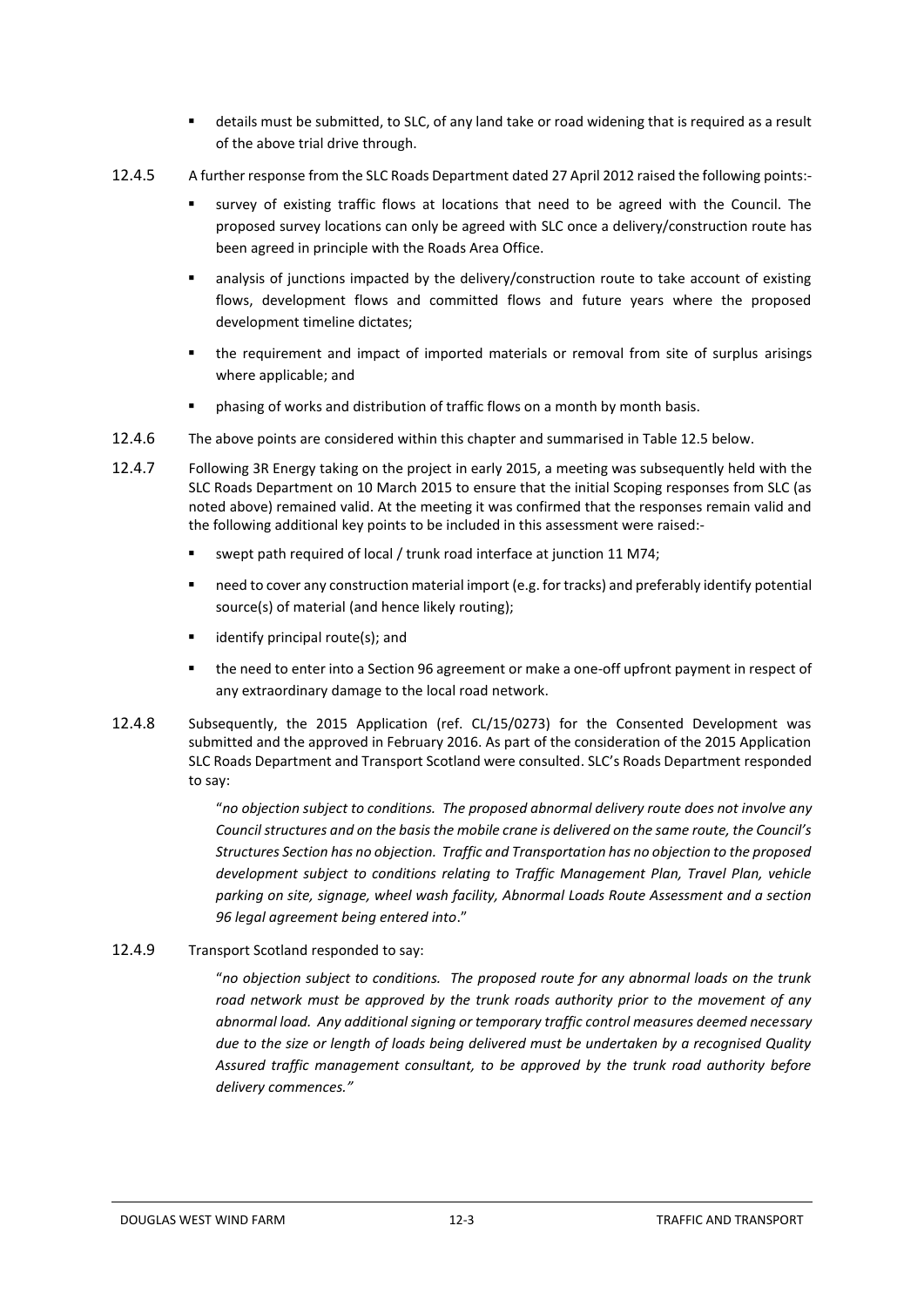# <span id="page-5-0"></span>12.5 Assessment Methodology and Significance Criteria

#### *Assessment Criteria*

12.5.1 The aim of the assessment as outlined in the IEA Guidelines is to identify, predict and evaluate potential key effects arising from the proposal. Wherever possible, identified effects are quantified. The nature of traffic assessments, however, requires some interpretation by professional judgement.

#### *Assessment of Effect Magnitude*

- 12.5.2 The criteria for the determination of effect magnitude as laid out in the IEA Guidelines is related to percentage changes in traffic flows rather than absolute numbers. The broad rule of thumb contained in Para 3.15 of the Guidelines is:
	- *Rule 1 - include highway links where traffic flows will increase by more than 30% (or the number of heavy goods vehicles will increase by more than 30%).*
- 12.5.3 In relation to the DMRB, Figure 2.2 of HA201/08 lays out a flow diagram for assessment of environmental effects. Stage 1 covers scoping and, depending on the outcome of that exercise, either *"No or negligible change and very insignificant effects";* a "*simple assessment*" or a "*detailed assessment*" then follows. In this case, the scoping responses indicate *"No or negligible change and very insignificant effects"*, therefore, a simple assessment of impacts has been made using project specific data and available information sources.
- 12.5.4 Transport Assessment Guidance deals mainly with peak hour traffic impacts and notes *"The significance of a traffic impact depends not only on the percentage increase of traffic but the available capacity. A 10% increase on a lightly trafficked road may not be significant, whereas a 1% increase on a congested motorway will be."*

#### *Assessment of Significance*

- 12.5.5 Owing to the low background traffic levels on some surrounding routes (e.g. the B7078), initial considerations indicated it possible that over the course of a day the above (IEA Guidelines) percentage threshold stated in *Para 12.4.2* could be exceeded during the construction phase, should traffic use part of this route to access the site. However, the absolute numbers of vehicles will still be low. Determination of significance is therefore more subjective. Accordingly, background data for this assessment has been obtained not only from permanent counters but also from tube counters / classifiers placed on the B7078.
- 12.5.6 Owing to the rural nature of the site location, the number of receptors that would experience impact arising from traffic impacts is very low.
- 12.5.7 The IEA Guidelines also note various environmental areas where consideration can be given to vehicular impacts and these include:

#### **Severance**

12.5.8 Para 4.27 of the Guidelines for the Environmental Assessment of Road Traffic states:

*"Severance is the perceived division that can occur within a community when it becomes separated by a major traffic artery. The term is used to describe a complex series of factors that separate people from places and other people. Severance can also result from difficulty in crossing a heavily trafficked road."*

12.5.9 The proposals do not create severance within this definition as the route to the site is almost entirely comprised of Motorway (M74) or other major scale routes (B7078) which do not pass through communities.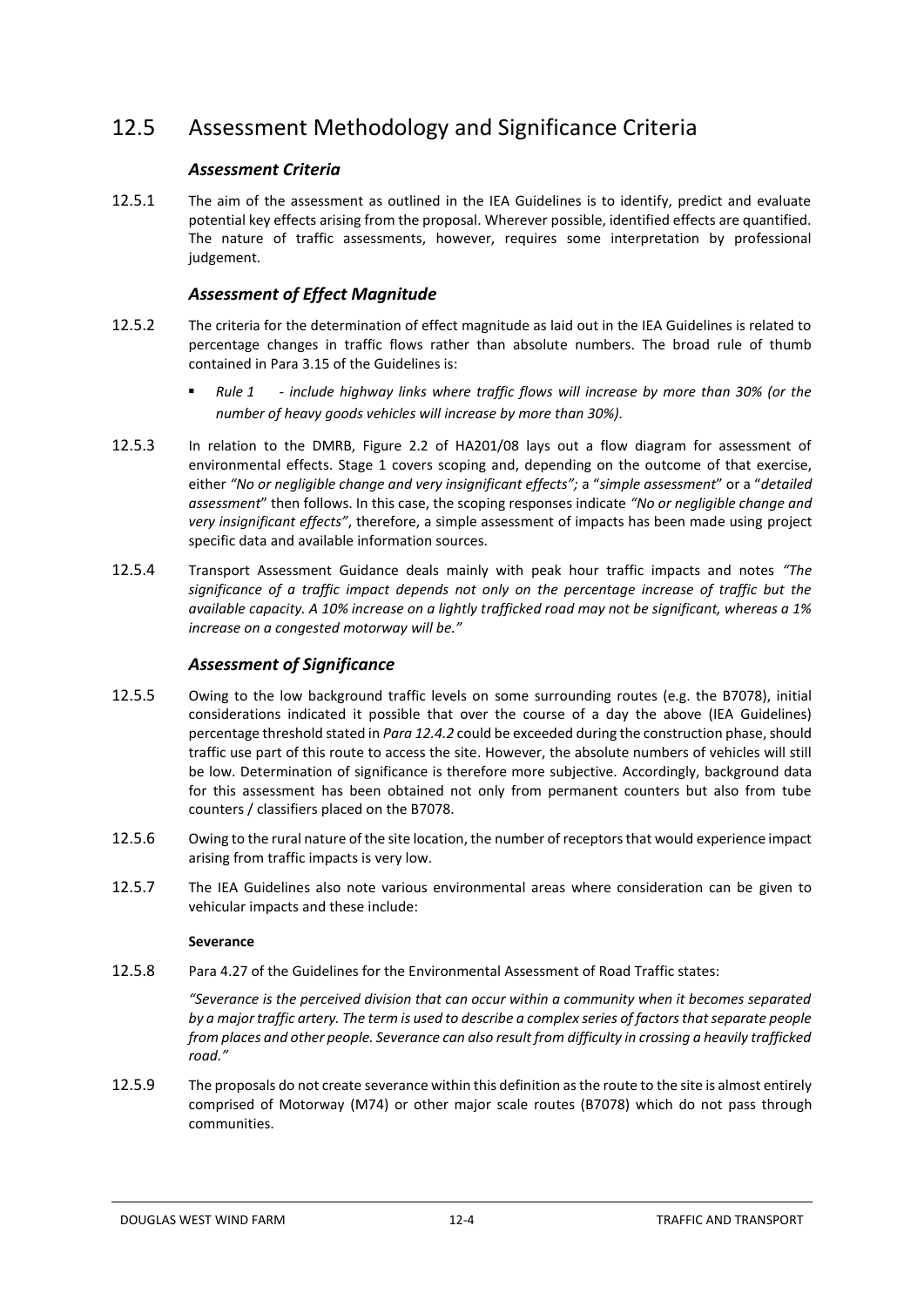#### **Driver Delay**

12.5.10 Where roads affected by new development are at or near capacity, the traffic associated with new development can cause or add to vehicle delay. The roads around the site do not have capacity problems and nothing in the proposals is likely to cause any; save for the occasional passage of abnormal loads.

#### **Pedestrian Delay and Amenity**

12.5.11 Busy roads and changes to the volume or speed of traffic may affect the ability of people to cross roads. In this case, the location of the site and its access routes is such that road crossing for individuals is unlikely to be impeded even with the addition of construction traffic for a temporary period. In relation to amenity, this is also linked with fear and intimidation within the IEA guidelines. There are no common thresholds for estimating levels of fear and intimidation but the effect is considered dependent on the volume of traffic, its HGV component, its proximity to people, or the lack of protection or segregation from traffic influenced by factors such as footway width. Again, the location and access routes illustrate this is unlikely to be of concern in this case.

#### **Accidents and Safety**

12.5.12 Accident data obtained from Crashmap (www.crashmap.co.uk) is summarised in Table 12.1 below.

| Location                  | <b>Result</b>                                     |
|---------------------------|---------------------------------------------------|
| M74 J11                   | 1 slight accident in 2012 involving one vehicle   |
| B7078 between J11 and J12 | 1 slight accident in 2016 involving two vehicles  |
|                           | 1 serious accident in 2014 involving two vehicles |

#### **Table 12.1 – Accident Summary (2012 to 2016)**

12.5.13 It can be seen that recorded accidents are small in number (three over 5 years).

#### **Dust and Dirt**

12.5.14 Certain types of development can give rise to dust and dirt problems. The effect normally depends to a large extent on the management practices adopted at the site in question, such as vehicle sheeting and wheel washing. It is further noted that in this regard there is a lengthy (some 2.6 km), tarmac surfaced private haul road between the main body of the site and the public road network.

#### *Key Assumptions*

- 12.5.15 The following key assumptions have been made in the preparation of this chapter:
	- final construction access routes to the site for HGVs (materials) and abnormal loads (turbine components) will be agreed with the appropriate authorities prior to the commencement of operations, and subsequently enforced by the developer, principal contractors and subcontractors;
	- access routes to the site for construction personnel are, in practice, very difficult to define as it is possible that the workforce will come from all four corners of the compass. However, for the purposes of the assessment it is assumed that construction personnel will use the same access routes as HGVs and abnormal loads;
	- $\blacksquare$  HGV size has been assumed as 20 tonne (net) road stone (aggregate) lorries and 8 m<sup>3</sup> (net) concrete carrying vehicles;
	- it is assumed that the pouring of the foundations will take place between weeks 7 18;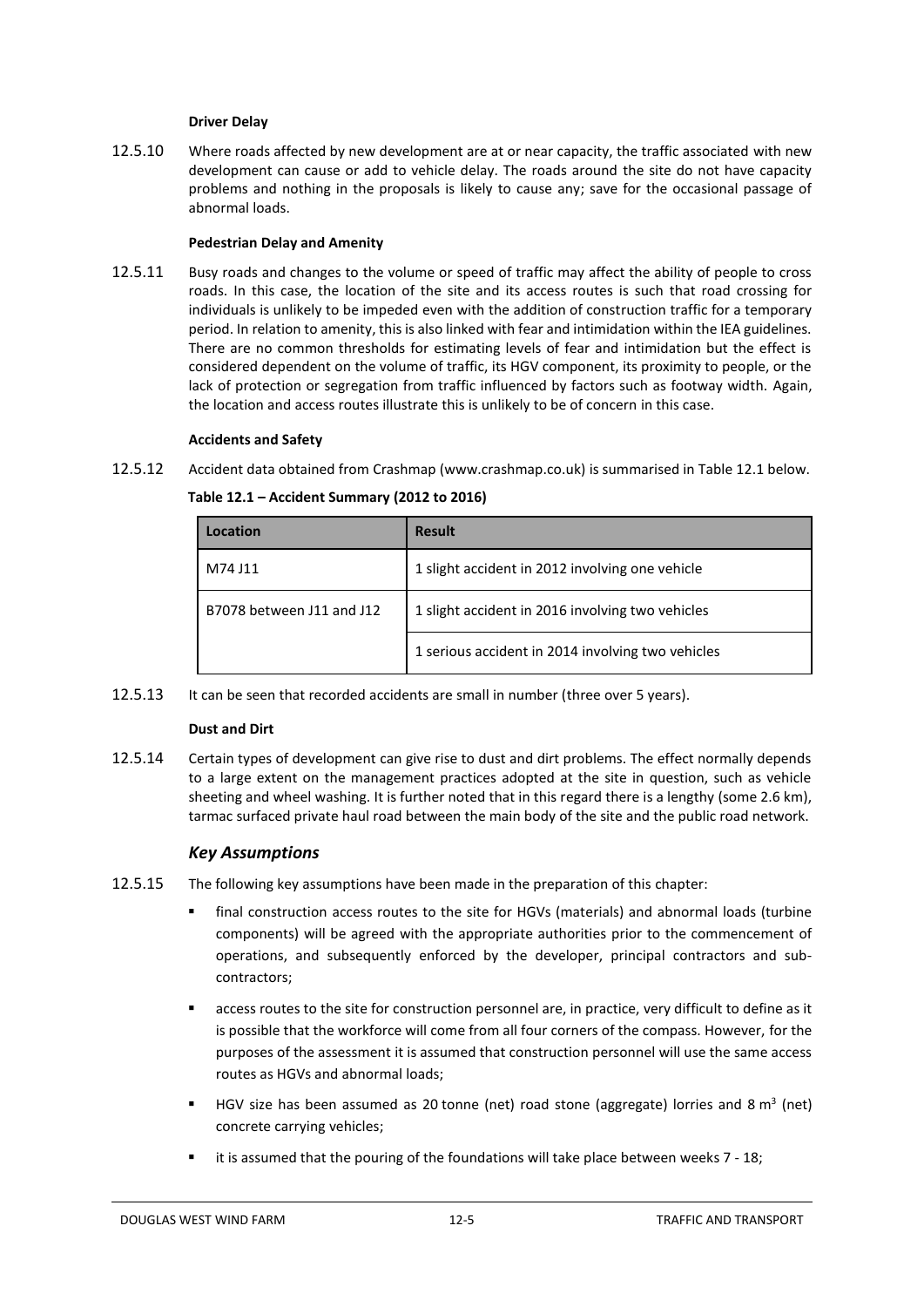- HGV construction traffic is most likely to be perceptible during periods of bulk materials transport to supply stone for roads, concrete for turbine foundations etc; and
- the construction programme for the Revised Development has assumed a twelve month overall period including commissioning.

#### *Consultation*

12.5.16 The consultation summary provided at Section 12.4 has been considered in the preparation of this chapter and the items raised during consultation are summarised in Table 12.5.

#### *Study Area*

12.5.17 Access to the site from the north can be taken directly from the M74 motorway via junction 11, and access to the site from the south can be taken from junction 12 of the M74 via a short stretch of the B7078 (old A74). It is intended to utilise the M74 to bring the vast majority of construction materials and all abnormal loads to the site for the Revised Development. Therefore, the M74 and B7078 are considered in this chapter.

### <span id="page-7-0"></span>12.6 Baseline Conditions

#### *History of the Site*

- 12.6.1 Much of the site forms part of the former Dalquhandy Opencast Coal Site which operated between circa 1998 and 2004, and was once the largest opencast in Europe. A purpose built, dual-width, tarmac road complete with street lighting was put in place by the opencast operation in the late 1980s to link the site with junction 11 of the M74 motorway and the local road network, principally the B7078 and the A70. This private haul road facilitated the haulage of approximately 16 million tonnes of coal to market, either directly onto the M74 or via the B7078 and A70 to the Ravenstruther Rail Terminal near Lanark. The access road and the serviced hardstanding which housed the former coal processing area at Dalquhandy remain in place today (refer to Figure 3.1). There is therefore excellent infrastructure in place to service the site which was designed to accommodate significant numbers of HGV movements as part of the previous opencast operation.
- 12.6.2 The Revised Development therefore intends to utilise the transport infrastructure that was put in place for the opencast operation to develop 13 wind turbines.
- 12.6.3 In respect of baseline conditions, it is noted that planning permission was granted for the Consented Development on this site in February 2016.
- 12.6.4 It is further noted that in January 2015 the SLC Planning Committee resolved to grant planning permission for:
	- a 15 turbine wind farm on the adjoining part of the former Dalquhandy Opencast Coal Site (referred to as the Dalquhandy Wind Farm); and
	- a 3 turbine wind project on the former Poniel Opencast Coal Site (referred to as the Poniel Wind Farm).
- 12.6.5 Both wind Dalquhandy and Poniel Wind Farms would utilise the same access road as the Revised Development.
- 12.6.6 Outline planning permission also exists for a range of commercial and industrial uses on land adjoining the access road to the site (referred to as the Poniel Built Development). Much of the original outline planning permission for the Poniel Built Development has been taken up by a large bonded warehouse development to the south of the access road to the site. Planning consent was also granted in 2017 for the 'M74 Heat and Power Park Mixed Use Scheme', which shares the access road with the Revised Development.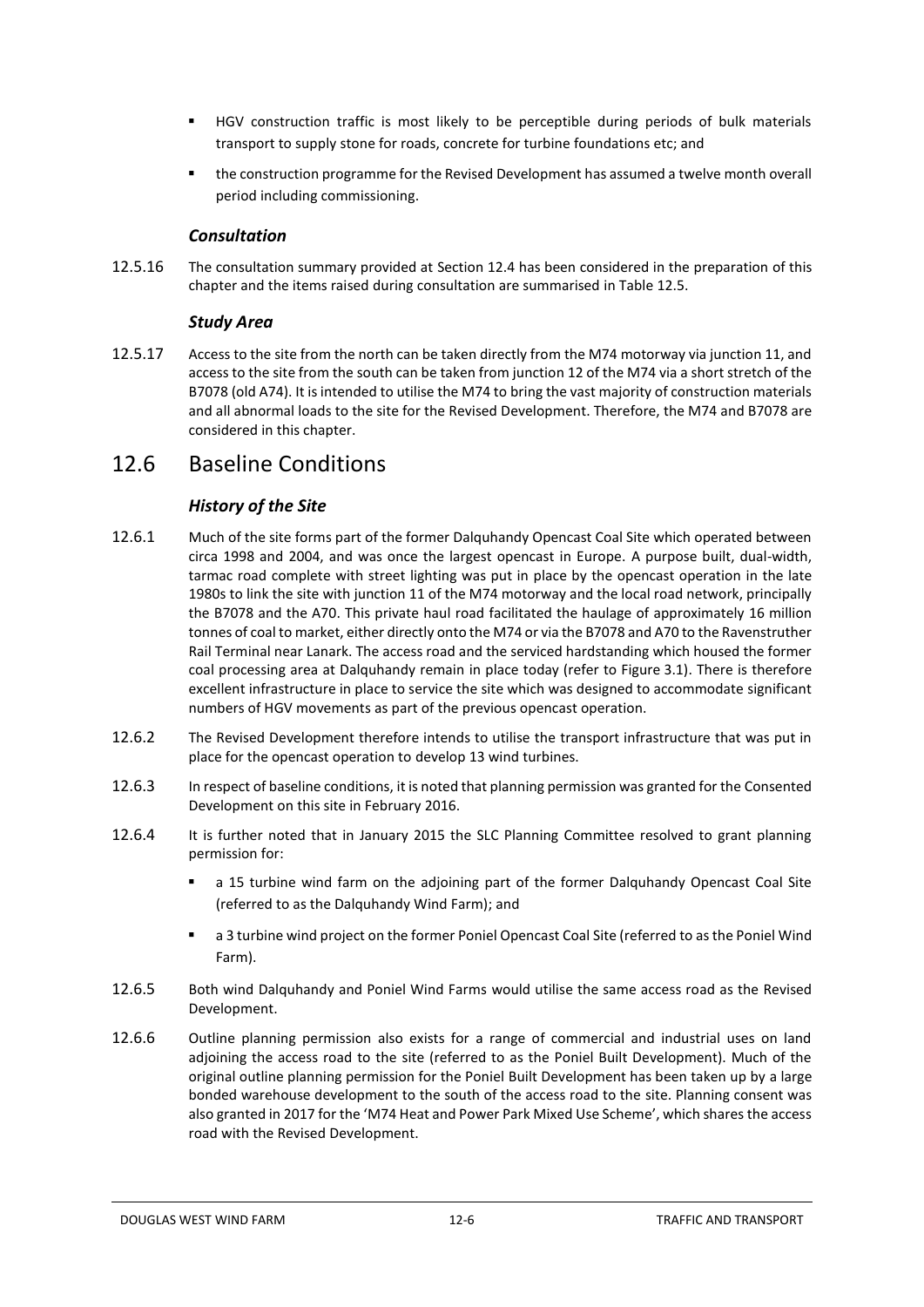#### *Route Options*

- 12.6.7 The preferred route for the delivery of turbine components to the site is set out in Section 12.2 above and shown in Figure 3.8.
- 12.6.8 The route to transport turbines from King George V Dock in Glasgow to junction 11 of the M74, as shown in Figure 3.8, has been used for the transport of turbine components for a number of other projects in the area previously and has proven to be acceptable. This is discussed further in Section 12.8 below.
- 12.6.9 The adequacy of the road network for the transportation of abnormal loads and construction materials to this particular site is acknowledged in the SLC Planning Officer's report dated 17 November 2015 for the Consented Development (ref. CL/15/0273) which utilises the same access from junction 11 of the M74 as the Revised Development. What is said in relation to the transportation of wind turbine components and construction materials is

*"Impacts on road traffic and on adjacent trunk roads. The ES at section 12 provides an analysis of the proposed development with respect to the potential impact it may have on the road network. There is no objection on the basis that the proposed abnormal loads route is using the M74 motorway, exiting at junction 11, then exiting the Poniel interchange western roundabout on to the existing Dalquhandy private access road leading to the proposed site; and the construction traffic accesses the site from the north via M74 Junction 11 and from the south Junction 12 of the M74 via a short stretch of the B7078 to Junction 11. Roads and Transportation Services therefore has no objection to the proposed development subject to conditions and a section 96 legal agreement being entered into as noted in paragraph 4.1 and 4.2. On the basis of the above, the proposed development complies with SPP impact on road traffic."*

#### *Road Network*

- 12.6.10 The Revised Development is located to the southwest of junction 11 of the M74. The M74 connects Glasgow with the English border to the south, and junction 11 is a 'half diamond' junction layout with on and off ramps facing north. South access and egress to the M74 is available at junction 12, approximately 2.2 km to the south.
- 12.6.11 Junctions 11 and 12 are connected by the B7078. Over this section the B7078 is dual carriageway and is part of the old A74 route, in use before the opening of the current motorway.
- 12.6.12 The site is connected to junction 11 by a high quality private road.

#### *Existing Traffic Flows*

12.6.13 Traffic flow around the site is light (by motorway standards on the M74) and Table 12.2 below summarises available data in the area.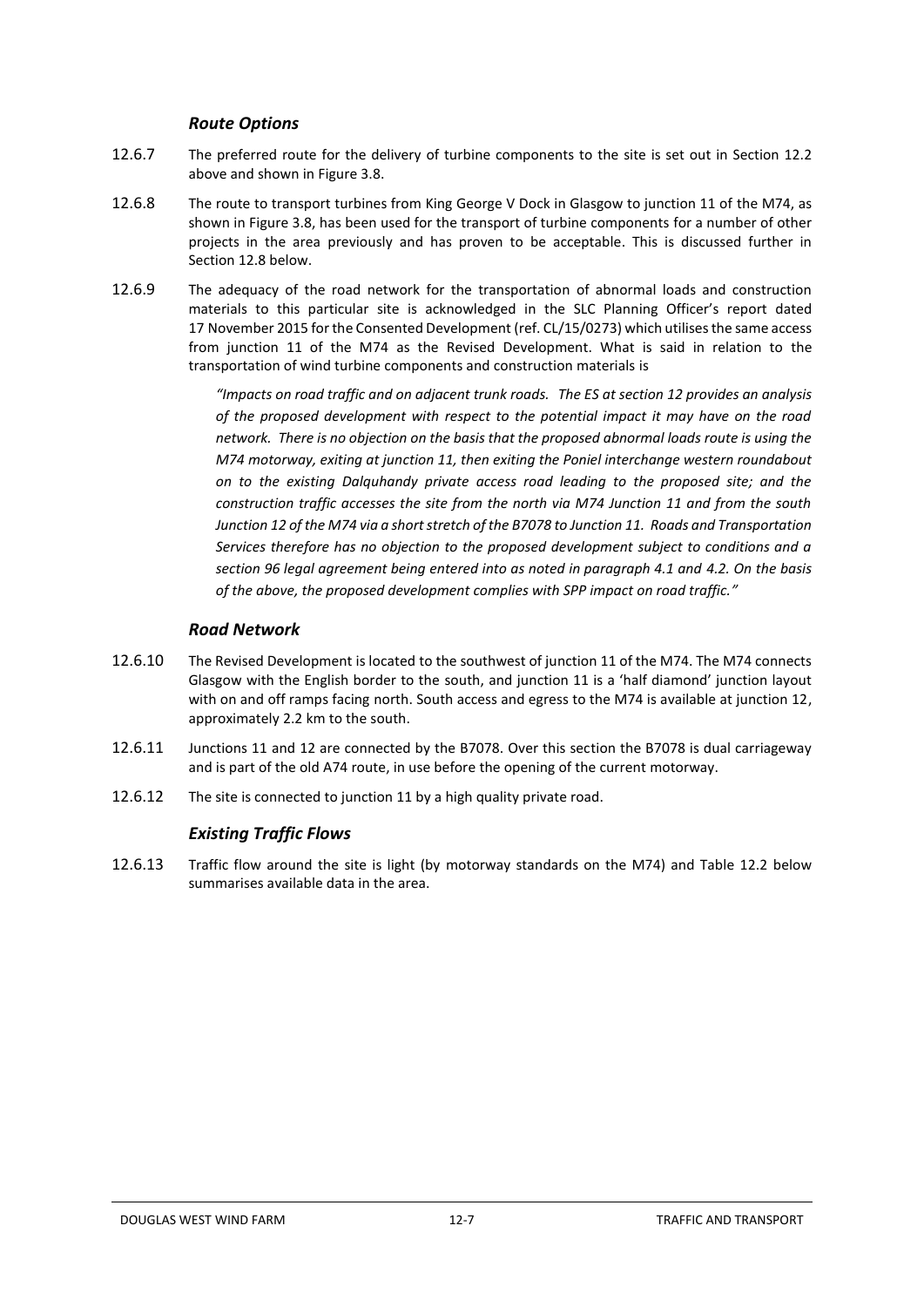#### **Table 12.2 – Existing Traffic Flows**

| <b>Location</b>                      | <b>Annual Average Daily Traffic</b> | %HGV    | <b>Notes</b>                                    |
|--------------------------------------|-------------------------------------|---------|-------------------------------------------------|
| M74 north of J11                     | 29,194                              | 19.8%   | Counter 80203 from 2016                         |
| B7078 north of<br>Happendon services | 5,374                               | 7.9%    | See below                                       |
|                                      | <b>Peak Hours</b>                   | No. HGV | <b>Notes</b>                                    |
|                                      | B7078 northbound AM - 292           | 23      |                                                 |
| Junction 11<br>roundabouts local     | B7078 southbound AM - 112           | 8       |                                                 |
| road approaches                      | B7078 northbound PM - 260           | 27      |                                                 |
|                                      | B7078 southbound PM - 118           | 10      | Peak hour counts taken to                       |
|                                      | B7078 southbound AM - 300           | 22      | coincide with peak hours in<br>Poneil Transport |
|                                      | B7078 southbound PM - 402           | 44      | Assessment from March                           |
| Junction 12<br>roundabouts local     | A70 eastbound AM - 362              | 19      | 2010                                            |
| road approaches                      | A70 westbound AM - 167              | 27      |                                                 |
|                                      | A70 eastbound PM - 242              | 17      |                                                 |
|                                      | A70 westbound PM - 235              | 27      |                                                 |

12.6.14 Traffic levels on the B7078 were established from a remote counter which was placed on the road at NS848344 for a week commencing 16 March 2015.

#### *Accidents and Safety*

12.6.15 Accident data is summarised in Table 12.1 above and illustrates a very low incidence of accidents.

# <span id="page-9-0"></span>12.7 Assessment of Potential Effects

#### *Vehicle Movements*

12.7.1 The assessment outlined below concentrates on road traffic from the construction phase of the Revised Development and also assesses any traffic impacts associated with the operational and decommissioning phases of the project.

#### *Effects during Construction*

12.7.2 Table 12.3 provides a summary by construction activity and construction programme of HGV and abnormal load movements required during the construction phase of the Revised Development. A detailed breakdown of estimated traffic movements during the construction phase of the Revised Development is set out in Appendix 12.1.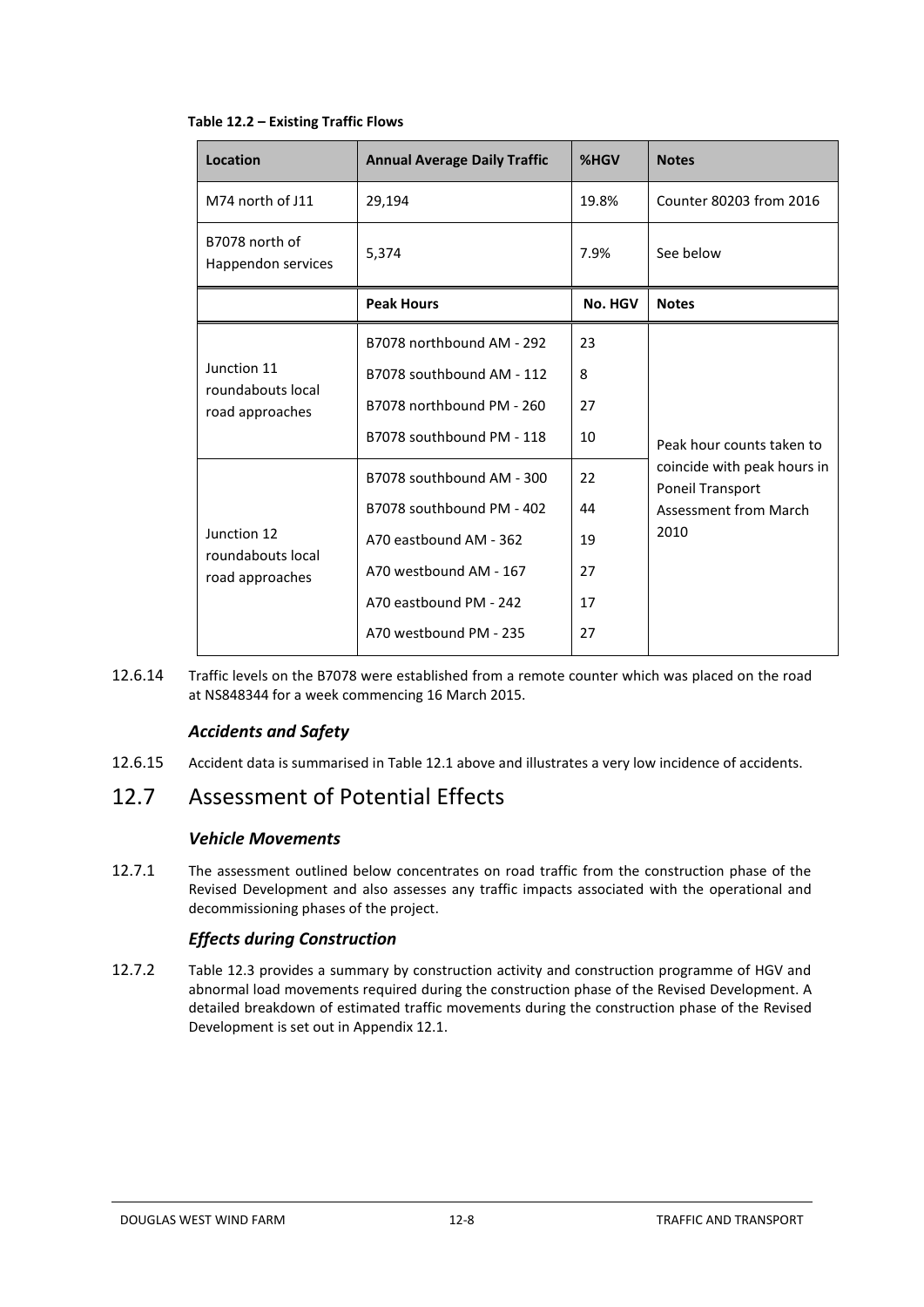#### **Table 12.3 – Estimated Vehicle Movements during Construction**

|                                    |                                       | Week Number / Vehicle Deliveries (HGV unless otherwise stated) |                |                         |     |     |     |                         |     |     |     |     |     |     |     |     |     |     |                 |                 |     |                 |     |     |     |    |    |
|------------------------------------|---------------------------------------|----------------------------------------------------------------|----------------|-------------------------|-----|-----|-----|-------------------------|-----|-----|-----|-----|-----|-----|-----|-----|-----|-----|-----------------|-----------------|-----|-----------------|-----|-----|-----|----|----|
| <b>Task</b>                        | <b>Transport</b><br><b>Deliveries</b> | $\mathbf{1}$                                                   | $\overline{2}$ | $\overline{\mathbf{3}}$ | 4   | 5   | 6   | $\overline{\mathbf{z}}$ | 8   | 9   | 10  | 11  | 12  | 13  | 14  | 15  | 16  | 17  | 18              | 19              | 20  | 21              | 22  | 23  | 24  | 25 | 26 |
|                                    | Plant &<br>Eq'ment                    | 24                                                             |                |                         |     |     |     |                         |     |     |     |     |     |     |     |     |     |     |                 |                 |     |                 |     |     |     |    |    |
| <b>Mobilisation</b>                | Supplies/<br>Offices etc.             | 20                                                             |                |                         |     |     |     |                         |     |     |     |     |     |     |     |     |     |     |                 |                 |     |                 |     |     |     |    |    |
|                                    | Stone for<br>Compound                 | 522                                                            | 522            |                         |     |     |     |                         |     |     |     |     |     |     |     |     |     |     |                 |                 |     |                 |     |     |     |    |    |
| <b>Access &amp; Site</b><br>tracks | Stone for<br>New Roads                |                                                                | 141            | 141                     | 141 | 141 | 141 | 141                     | 141 | 141 | 141 | 141 | 141 | 141 | 141 | 141 | 141 | 141 |                 |                 |     |                 |     |     |     |    |    |
| <b>Foundations</b>                 | Readymix<br>concrete                  |                                                                |                |                         |     |     |     | 136                     | 136 | 136 | 136 | 136 | 136 | 136 | 136 | 136 | 136 | 136 | 136             |                 |     |                 |     |     |     |    |    |
|                                    | Foundation<br>Steel / Parts           |                                                                |                |                         |     |     |     | 6                       | 6   | 6   | 6   | 6   | 6   | 6   | 6   | 6   | -6  | 6   | 6               |                 |     |                 |     |     |     |    |    |
| On-site<br>cabling                 | Drums of<br>cable                     |                                                                |                |                         |     |     |     |                         |     |     |     |     |     | 5   | -5  | 5   | -5  |     |                 |                 |     |                 |     |     |     |    |    |
| <b>Crane Pads</b>                  | Stone for<br>Crane Pads               |                                                                |                |                         |     |     |     |                         |     |     |     |     |     |     |     | 176 | 176 | 176 | 176             | 176             | 176 | 176             | 176 | 176 | 176 |    |    |
|                                    | Readymix<br>concrete                  |                                                                |                |                         |     |     |     |                         |     |     |     |     |     |     |     |     |     |     |                 |                 |     |                 |     | 68  |     |    |    |
|                                    | Fuel/Oil                              | -6                                                             | 6              | -6                      | 6   | 6   | 6   | 6                       | 6   | 6   | 6   | 6   | -6  | 6   | 6   | 6   | -6  | 6   | 6               | 6               | 6   | -6              | 6   | 6   | -6  | 6  | -6 |
| <b>Miscellaneous</b>               | Materials/<br>Other Items             |                                                                | 10             | 10                      | 10  | 10  | 10  | 10                      | 10  | 10  | 10  | 10  | 10  | 10  | 10  | 10  | 10  | 10  | 10 <sup>°</sup> | 10              | 10  | 10 <sup>°</sup> | 10  | 10  | 10  | 10 | 10 |
|                                    | Misc Quarry<br>Materials              |                                                                | 10             | 10                      | 10  | 10  | 10  | 10                      | 10  | 10  | 10  | 10  | 10  | 10  | 10  | 10  | 10  | 10  | 10              | 10 <sup>°</sup> |     |                 |     |     |     |    |    |
|                                    | Removal of<br>plant                   |                                                                |                |                         |     |     |     |                         |     |     |     |     |     |     |     |     |     |     |                 |                 |     |                 |     |     |     |    | 24 |
| <b>TOTAL</b>                       | <b>HGV</b><br><b>DELIVERIES</b>       | 572                                                            | 689            | 167                     | 167 | 167 | 167 | 309                     | 309 | 309 | 309 | 309 | 309 | 314 | 314 | 490 | 490 | 485 | 344             | 202             | 192 | 192             | 192 | 260 | 192 | 16 | 40 |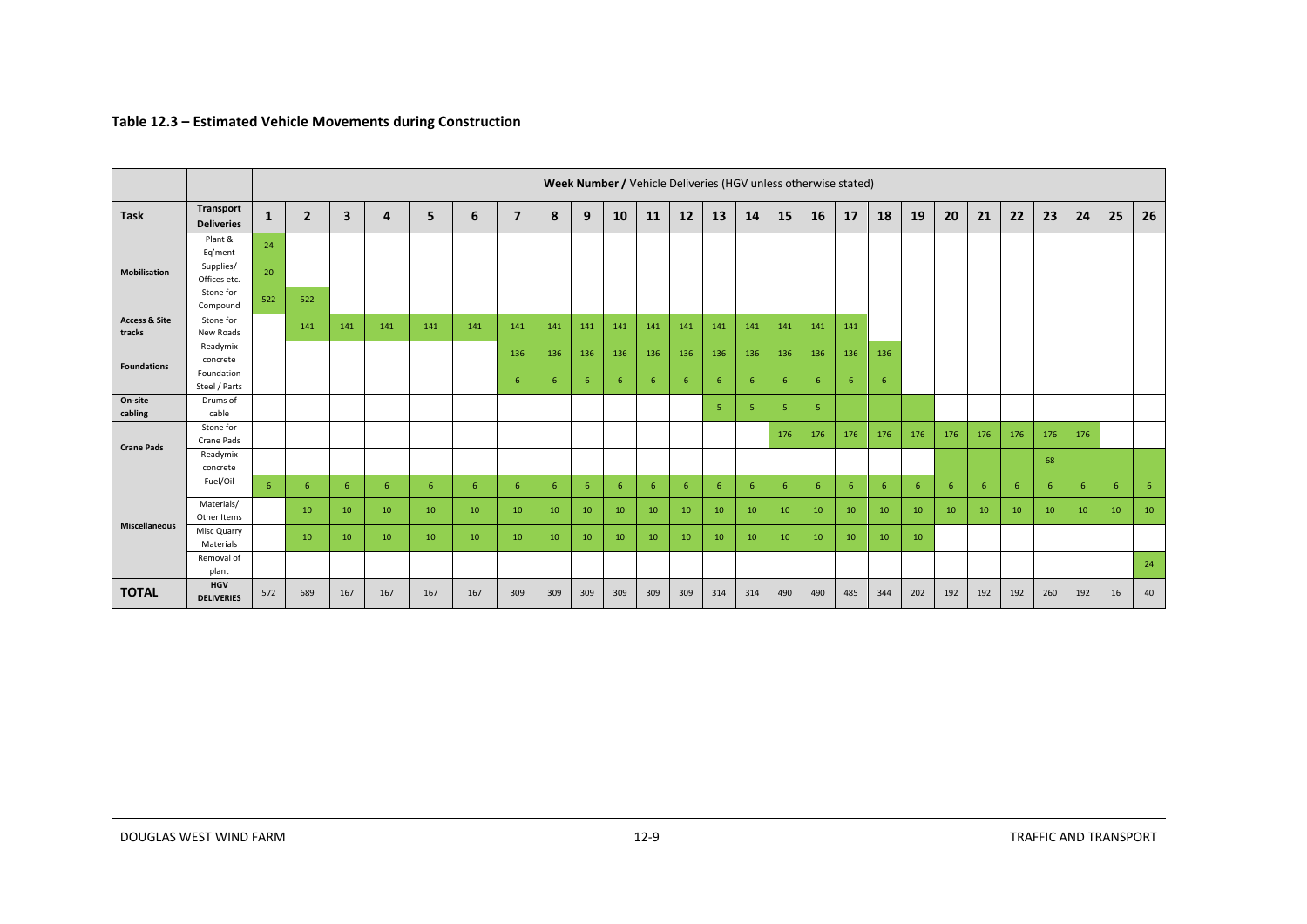|                              |                                       |    | Week Number / Vehicle Deliveries (HGV unless otherwise stated) |    |     |    |    |    |          |    |          |    |                |                |    |              |    |          |          |          |              |          |              |              |          |    |    |
|------------------------------|---------------------------------------|----|----------------------------------------------------------------|----|-----|----|----|----|----------|----|----------|----|----------------|----------------|----|--------------|----|----------|----------|----------|--------------|----------|--------------|--------------|----------|----|----|
| <b>Task</b>                  | <b>Transport</b><br><b>Deliveries</b> | 27 | 28                                                             | 29 | 30  | 31 | 32 | 33 | 34       | 35 | 36       | 37 | 38             | 39             | 40 | 41           | 42 | 43       | 44       | 45       | 46           | 47       | 48           | 49           | 50       | 51 | 52 |
| Substation -<br>Electrical   | Misc.                                 |    |                                                                |    |     |    |    |    |          |    |          |    |                |                |    |              |    |          |          |          |              |          |              |              |          |    |    |
| <b>Off-site Cabling</b>      |                                       |    |                                                                |    |     |    |    |    |          |    |          |    |                |                |    |              |    |          |          |          |              |          |              |              |          |    |    |
| <b>Turbine Delivery</b>      | <b>Turbine parts</b>                  |    | 424                                                            | 42 | 42  | 42 | 42 | 42 |          |    |          |    |                |                |    |              |    |          |          |          |              |          |              |              |          |    |    |
|                              | Transformer<br>/Switchgear            |    |                                                                |    |     |    |    |    |          |    |          |    |                |                |    |              |    |          |          |          |              |          |              |              |          |    |    |
| <b>Turbine Erection</b>      | Handling<br>cranes                    |    |                                                                |    | 70  |    |    |    |          |    |          |    |                |                | 70 |              |    |          |          |          |              |          |              |              |          |    |    |
| Commissioning<br>and Testing |                                       |    |                                                                |    |     |    |    |    |          |    |          |    |                |                |    |              |    |          |          |          |              |          |              |              |          |    |    |
| Site<br>Reinstatement        | Removal plant,<br>buildings etc       |    |                                                                |    |     |    |    |    |          |    |          |    |                |                |    |              |    |          |          |          |              |          |              |              |          | 10 | 10 |
| <b>TOTAL</b>                 | HGV/OST<br><b>DELIVERIES</b>          |    | 42                                                             | 42 | 112 | 46 | 46 | 46 | $\Delta$ |    | $\Delta$ |    | $\overline{4}$ | $\overline{4}$ | 70 | $\mathbf{0}$ |    | $\Omega$ | $\Omega$ | $\Omega$ | $\mathbf{0}$ | $\Omega$ | $\mathbf{0}$ | $\mathbf{0}$ | $\Omega$ | 10 | 10 |

Note: Numbers refer to total movements (i.e. sum of arrivals and departures)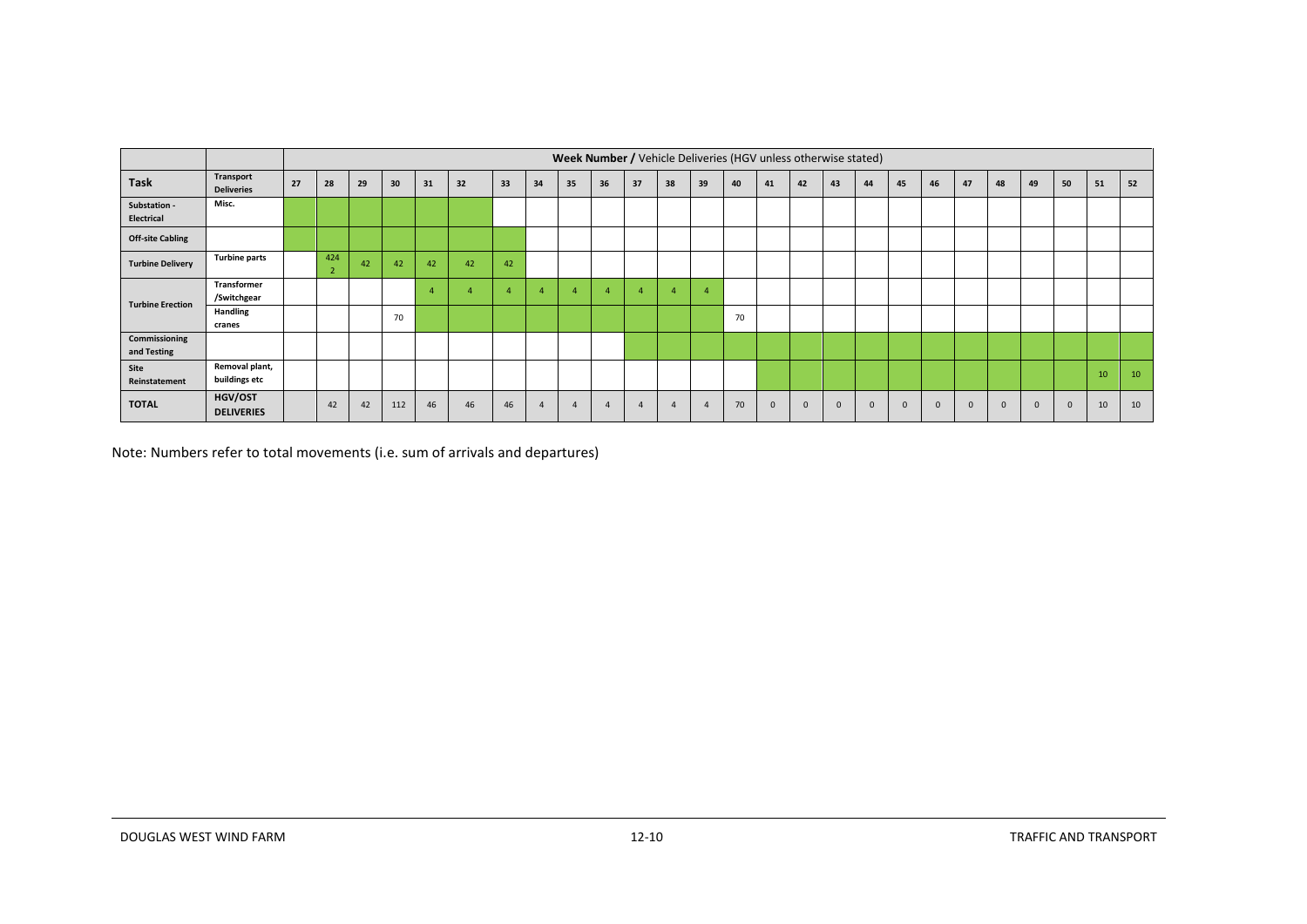- 12.7.3 Table 12.3 summarises the estimated traffic volumes associated with the delivery of the various materials, equipment and supplies that will need to be delivered to the site over the 12 month construction phase. The estimates are explained in full within Appendix 12.1 and are collected together and summarised in Table 12.3 which is intended to indicate maximum traffic volumes generated by the Revised Development in a typical week for each of the construction phases. The table is not to be taken as definitive in terms of traffic movements on any particular day, but is an estimate of the highest level of activity in each construction phase. The permitted hours for deliveries to the site are anticipated to be  $7am - 7pm$  Mondays to Fridays and  $7am - 1pm$  on Saturdays (in line with Condition 21 for the Consented Development).
- 12.7.4 The main type of material to be imported to the site during the construction phase is stone for access tracks, crane pads and hardstandings. Stone will be required to construct additional site roads to access some of the outlying turbine locations. The finalised layout of the Revised Development, as shown on Figure 3.5, involves the re-use of the exiting tarmac surfaced coal haul road that runs from Junction 11 of the M74 motorway through the centre of the site. This asset significantly reduces the amount of new roadway required to construct the wind turbines. Additionally, there are a number of existing farm tracks on the site which can also be upgraded. This results in a net requirement to construct some 4.9 km of new roadway to gain access to the turbine locations (see Table 12.4 below).

| <b>Type</b>          | <b>Description</b>                                                                                                                                                  | Length (km)                   | <b>Percentage of Total</b> |
|----------------------|---------------------------------------------------------------------------------------------------------------------------------------------------------------------|-------------------------------|----------------------------|
| <b>Existing Road</b> | The existing tarmac spine road, which serves as<br>the main artery running through the site from<br>the M74 motorway. This requires minimal<br>upgrading or repair. | 5.36 (total<br>length to J11) | 52%                        |
| New Track            | New spur roads that will serve either<br>individual turbines or small groups of turbines.                                                                           | 4.9                           | 48 %                       |
|                      | Total                                                                                                                                                               | 10.26                         | 100                        |

| Table 12.4 - Internal Access Track Composition |  |
|------------------------------------------------|--|
|------------------------------------------------|--|

- 12.7.5 It is currently proposed that externally sourced road stone for the site construction works would come from local sources, such as Dunduff Quarry near Kirkmuirhill (13 km to the north) and Duneaton Quarry near Abington (16 km to the south). Use of Dunduff Quarry and/or Duneaton Quarry to source this material would mean that stone could be transported to the site using approved haul routes from the local quarries and the motorway network. Material from the north (Dunduff Quarry) can access the site directly via junction 11 of the M74 and material from the south (Duneaton Quarry) can access the site using the M74 junction 12 and the B7078. Sourcing stone locally not only minimises haul distances but also keeps economic benefits within South Lanarkshire.
- 12.7.6 Ultimately, the final location for the source of stone will be dependent on commercial considerations at the point of construction, however, a Construction Traffic Management Plan (CTMP) will be prepared for the construction phase of the development to ensure that all vehicles entering or leaving the site use designated routes, and are appropriately organised and supervised. For the purposes of this assessment, it has been assumed that the 'worst case scenario' involves stone being transported to the site from the south whereby a short stretch of the B7078 requires to be used from junction 12 of the M74 to the site entrance, noting however that there are no communities along this route.
- 12.7.7 In respect of light vehicles, it has been assumed that construction personnel and visitors will travel to the site by car or van using a variety of routes but most likely the same route as for construction traffic. Traffic movements associated with site personnel and visitors during the construction phase have been estimated to average some 10 cars/vans per day over the 12 month construction period, peaking at around 45 cars/vans per day during weeks 7 - 18.
- 12.7.8 Approximately 9 articulated low loader deliveries per turbine would be required to deliver the towers, the nacelles, the hubs and the blades, and a further lorry-load per two turbines would be required to transport the necessary parts / shared equipment to the site.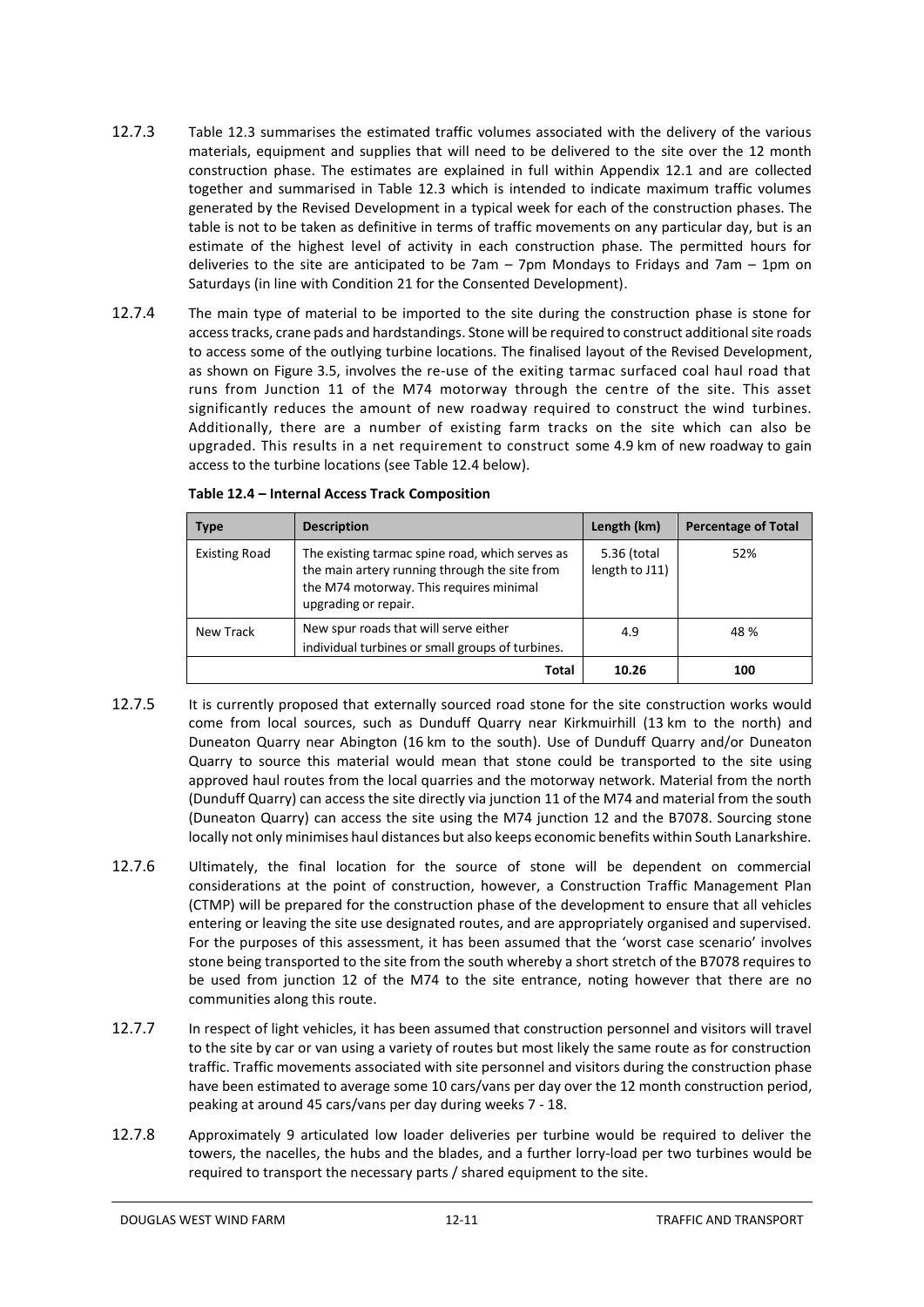- 12.7.9 From Table 12.3 it can be seen that the greatest effect on the existing road network is likely to occur during week 2, when 686 weekly HGV movements are anticipated delivering stone for the construction of the compound and the new roads. Typical weekdays in this peak week would therefore see an average of 125 HGV movements, while there would be 62 on the Saturday. There would be 66 hours a week when vehicle movements could occur during the construction of the Revised Development, so this translates to 10.4 HGV movements per hour.
- 12.7.10 However, that is only during the busiest week. Across the entire construction period, the average number of HGV movements per week would be 194 (excluding from the calculation those weeks when no HGV movements are expected). The second busiest week (week 1) would see 572 HGV movements.
- 12.7.11 The background traffic data detailed in Table 12.2 illustrated that the M74 average daily traffic flow was approximately 29,194 vehicles per day, whilst that on the B7078 was 5,374 vehicles per day. The data also showed that around 19.8 % of the M74 24 hour flow was classed as goods vehicles with that on the B7078 being 8 %. That equates to approximately 5,780 HGVs on the M74 and 430 HGVs on the B7078.
- 12.7.12 The 'worst case' impact on the B7078 would be if it was assumed that during the busiest week for HGV movements (week 2) all HGVs routed along the B7078 on the journey to and from the Revised Development. That would represent an increase of 2% compared to the baseline traffic flow on the B7078 and 29% when compared to the baseline traffic flow of HGVs only. Neither increase would be enough to warrant further assessment under the thresholds of 'Rule 1' above (30%).
- 12.7.13 The 'worst case' for impact on the M74 would be if it was assumed that all these vehicles routeing along the M74 on the journey to and from the Revised Development. This would represent an increase of 0.4% against the baseline of all vehicles on the M74 and 2% against the baseline of HGVs only.
- 12.7.14 These percentage impacts on the M74 and the B7078 lie within the thresholds laid out in the IEMA guidance. These impacts are for the peak week of construction and averaged across the entire construction period, the impacts would be even lower. These levels of traffic are therefore deemed to have a **negligible** effect on the operation of the adjacent road network and are **not significant**.
- 12.7.15 In relation to peak hour impacts, the busiest week would see an average of 10.4 HGV movements per hour. The peak hour traffic flows in Table 12.2 show 404 two-way movements on the B7078 in the AM peak hour and 378 in the PM peak hour. Of these movements, 31 are HGVs in the AM peak hour and 37 are HGVs in the PM peak hour. The additional traffic generated during the busiest week of the construction of the Revised Development would see a 2.6% increase in AM peak hour traffic on the B7078 and 34 % increase in HGVs. During the PM peak hour, the busiest week during the construction of the Revised Development would cause increases of 2.7 % (when assessed against a baseline of all traffic) and 28 % when assessed against HGVs only.
- 12.7.16 Although the increase in HGVs during the AM peak would breach the 30 % threshold in 'Rule 1' above, that is only for one week out of the 52-week construction period. The second busiest week, week 1, would see an average of 572 weekly HGV movements, which translates to 8.7 HGVs per hour. That would result in an increase in HGVs on the B7078 in the AM peak hour of 28 %.
- 12.7.17 Hence only in one out of the 52 weeks would the increase in HGVs during the AM peak hour on the B7078 breach the 30 % threshold of 'Rule 1' above. Furthermore, that assumes that all HGVs route along the B7078 between Junctions 11 and 12. Some may instead route along the M74 to the north of Junction 11, which would reduce the impacts on the B7078.
- 12.7.18 Additionally, the running capacity of a single traffic lane on the B7078 is around 1400 vehicles per hour and the maximum peak hour input has been surveyed at 402 vehicles per hour on a two lane dualled section of the road.
- 12.7.19 The notional capacity of this section is therefore around 2500 vehicles per hour and at 402 vehicles per hour it is therefore running – at peak – at some 16 % of capacity.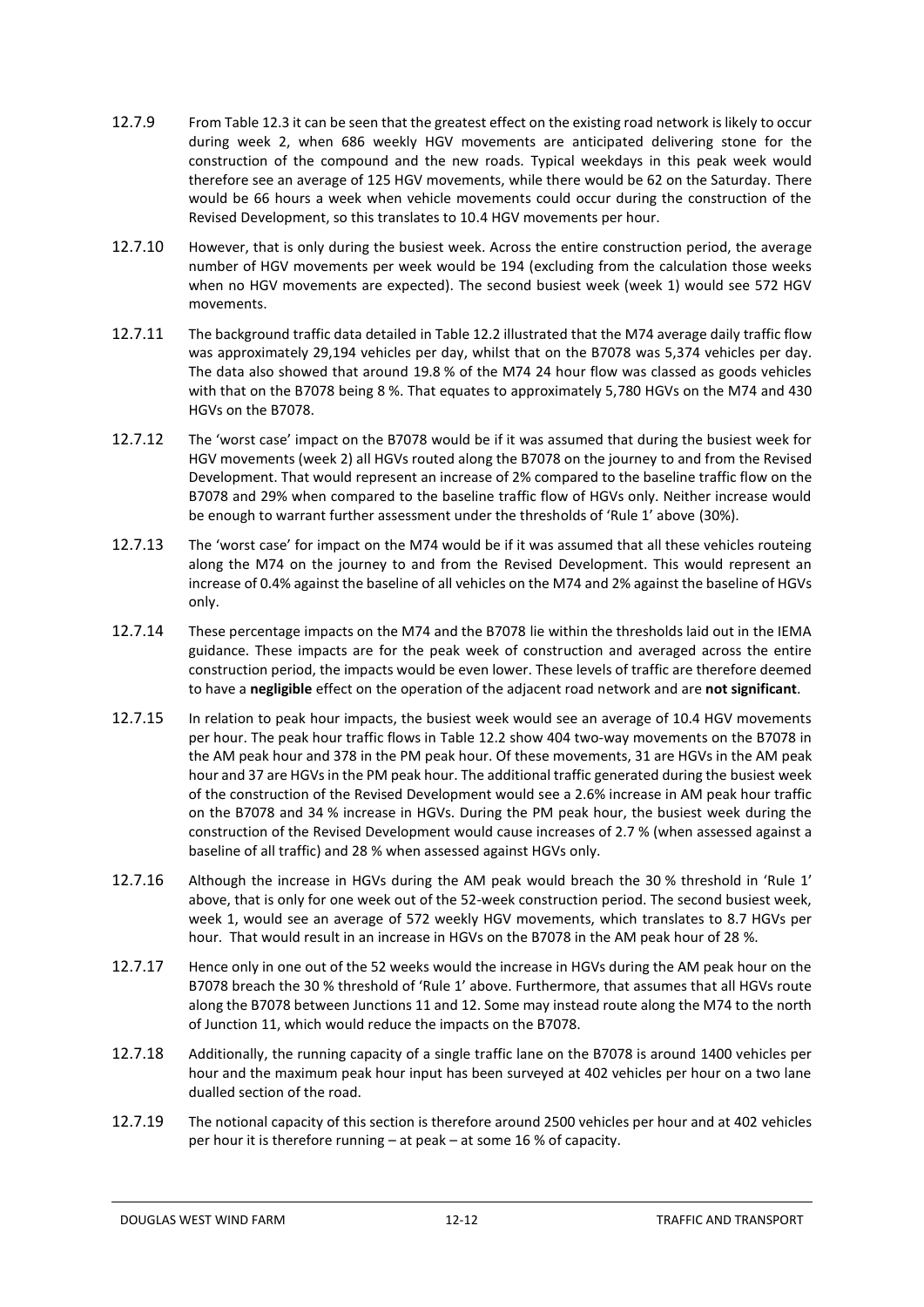- 12.7.20 The capacity clearly available in the trunk and local network also illustrates that the low numbers of staff travel in private vehicles (as noted in Appendix 12.1) would be unnoticeable to other road users.
- 12.7.21 The relatively low volume of construction traffic flows and the temporary nature of the Revised Development's construction phase is unlikely to have any discernible environmental effects and, therefore, the overall effect of construction traffic movements is deemed to be **negligible** and **not significant**.
- 12.7.22 In relation to the other considerations laid out in Section 12.5, the assessment concludes as follows:

#### **Severance**

12.7.23 The predicted increases in traffic during the construction phase of the Revised Development are temporary and are not likely to result in any severance effects as set out in Section 12.5. It is therefore concluded that severance effects will be **negligible**.

#### **Driver Delay**

- 12.7.24 It is not considered likely that driver delay will become an issue during the construction of the proposal. Construction traffic movements will be spread across the working day, therefore, it is unlikely that significant driver delay will occur.
- 12.7.25 For the delivery of abnormal loads, however, which are slower moving vehicles, driver delay is probable so appropriate traffic management arrangements will be put in place in order to limit disruption to the road network. Abnormal loads will also be moved outwith peak hours of normal traffic movements.
- 12.7.26 Construction staff and deliveries will be provided with adequate parking at the site and the Applicant will instruct all staff and contractors to make use of this.
- 12.7.27 Staff and contractors, and particularly HGVs, will be instructed not to park on public roads near to the site.
- 12.7.28 The predicted traffic effects are temporary and it is concluded that delay effects will be **negligible**.

#### **Dust and Dirt**

12.7.29 **No significant effects** are predicted as a result of dust and dirt generated by construction traffic. Appropriate sheeting and wheel washing before vehicles leave the site will take place to ensure that dust and dirt are kept to a minimum. It is further noted that there is a lengthy (2.6 km), tarmac surfaced private haul road between the main body of the site and the public road network.

#### **Pedestrian Delay and Amenity**

12.7.30 Due to the temporary nature of the construction period, **no long term significant effects** are likely. It is however noted that a Core Path and a number of Aspirational Core Paths and Wider Network Paths cross the site and therefore measures require to be put in place prior to the commencement of any works on site to ensure appropriate crossing points or temporary diversions are put in place at the appropriate times and that these are well advertised locally. This will ensure any temporary disruption to the local path network is minimised and that appropriate mitigation measures are put in place. It is further noted that there will be significant enhancement and promotion of the local path network through the Revised Development for the longer term benefit of the local area. Further detail on the Access Strategy for the Revised Development can be found in Appendix.3.1.

#### **Accidents and Safety**

12.7.31 Accident records illustrate a low history of recorded vehicular incidents and the temporary construction phase is not anticipated to alter this. The CTMP will aid the safe operation of the passage of construction vehicles, therefore **no significant effects** are anticipated.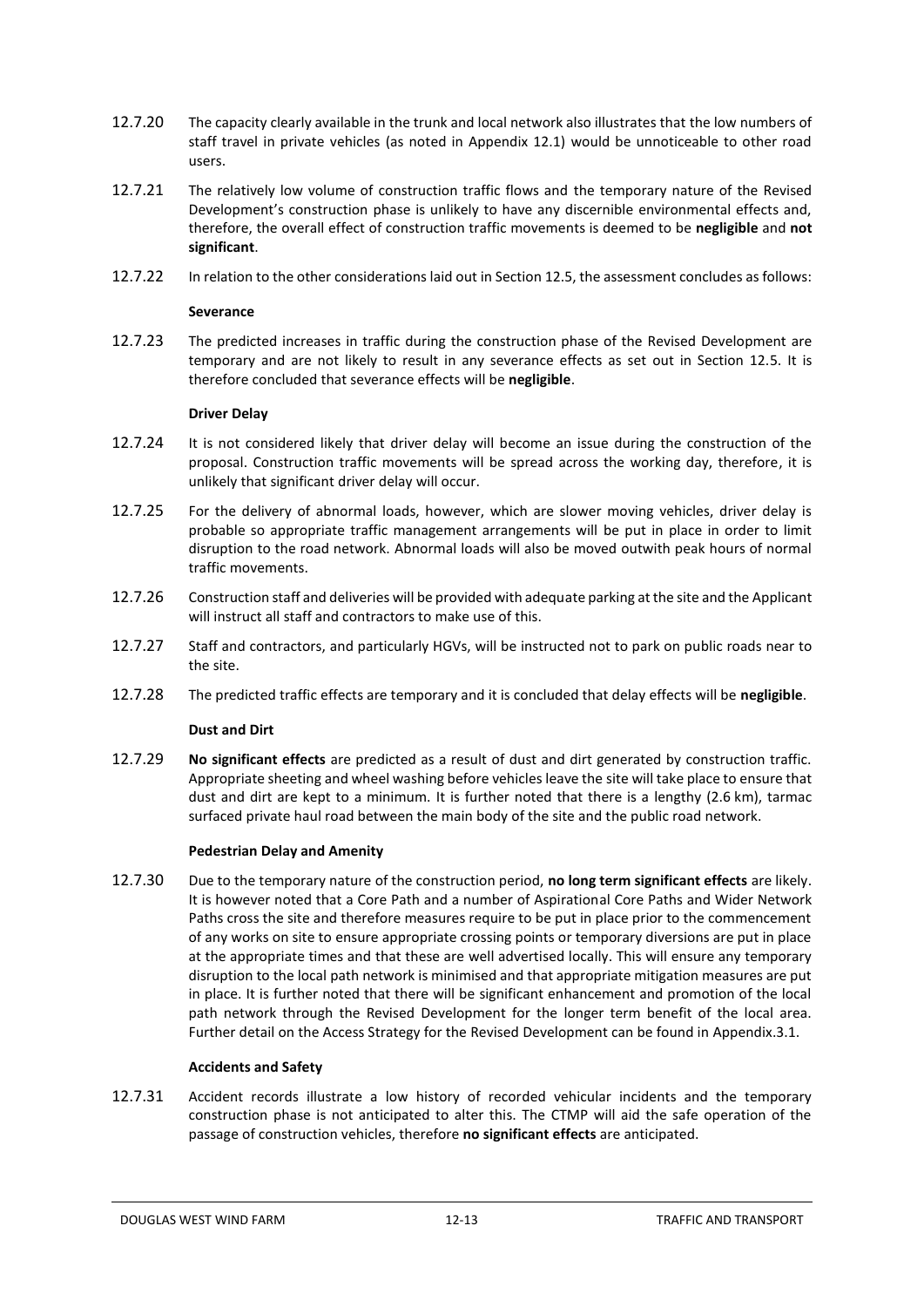#### *Effects during Operation*

- 12.7.32 The Revised Development will support a small number of management and operations staff over its 25 year lifespan. In terms of operational traffic there will also be a requirement to undertake both standard operations and maintenance, periodic servicing and also unscheduled maintenance.
- 12.7.33 The vehicles utilised for these operational activities will largely consist of light goods vehicles, although a crane may be used for periodic blade inspections/maintenance. Occasional unexpected events may require heavier plant or an abnormal load movement to provide a replacement turbine component, however, such events are rare.
- 12.7.34 During the first year of operational life, maintenance activities are likely to be more regular as the operational characteristics of the site are optimised and minor issues are dealt with.
- 12.7.35 It is unlikely, however, that such operational traffic that occurs would be noticeable on the road network. In view of the small number of operational vehicles further consideration of operational traffic is not deemed necessary. **No significant transport effects** from the operational phase of the Revised Development have therefore been identified.

#### *Decommissioning*

12.7.36 The effects from decommissioning of the Revised Development are likely to be similar to and less than those predicted for construction, as some infrastructure (such as certain access tracks, certain hardstandings, and below ground foundations) will be left in situ. Therefore, the overall effects are anticipated to be lower than that envisaged for the construction phase and there would therefore be **no significant effects** on the road network during decommissioning.

## <span id="page-15-0"></span>12.8 Abnormal Load Route Assessment

- 12.8.1 As noted earlier in this assessment, King George V Dock in Glasgow is the likely port for turbine component arrival and the route from King George V Dock to junction 11 of the M74, as shown in Figure 3.8, has been used for the transport of wind turbine components for other projects in the area previously and has proven to be acceptable. The route from King George V Dock involves passing through three roundabouts, turning left at a signalised junction then joining the M8 at Junction 26. The route then leaves to M8 to join the M74 and remains on the M74 until Junction 11.
- 12.8.2 A swept path assessment of a vehicle carrying a 64 m long blade and of one carrying a 40 m long and 5 m wide tower section have been carried out for each of the above junctions. These swept path drawings are shown in the drawings in Appendix 12.2, which show that the manoeuvres are feasible though some temporary removal of street furniture would likely be required at a number of locations.
- 12.8.3 It should be noted that the first roundabout encountered in Glasgow can accommodate abnormal loads through overrunning of the central island and abnormal roads leaving the Port by this route commonly make this manoeuvre. Similarly, the swept path drawing illustrating the manoeuvre of the 64m blade load at junction 11 of the M74 shows the vehicle traversing the second roundabout anticlockwise which is to ensure that any oversail entering the private road is on land to the north of the road which is within the Applicant's control. It is not uncommon for large loads to traverse a roundabout in the opposite direction if it makes a manoeuvre easier, provided appropriate traffic management arrangements are agreed with the local authority and Police Scotland in advance.

## <span id="page-15-1"></span>12.9 Mitigation

#### *Mitigation and Monitoring Measures for Construction Phase*

12.9.1 Even though the predicted impacts arising from the Revised Development have been assessed as being **negligible**, the following measures have been identified as good practice in terms of construction management in order to help minimise the impacts from the construction phase of the Revised Development: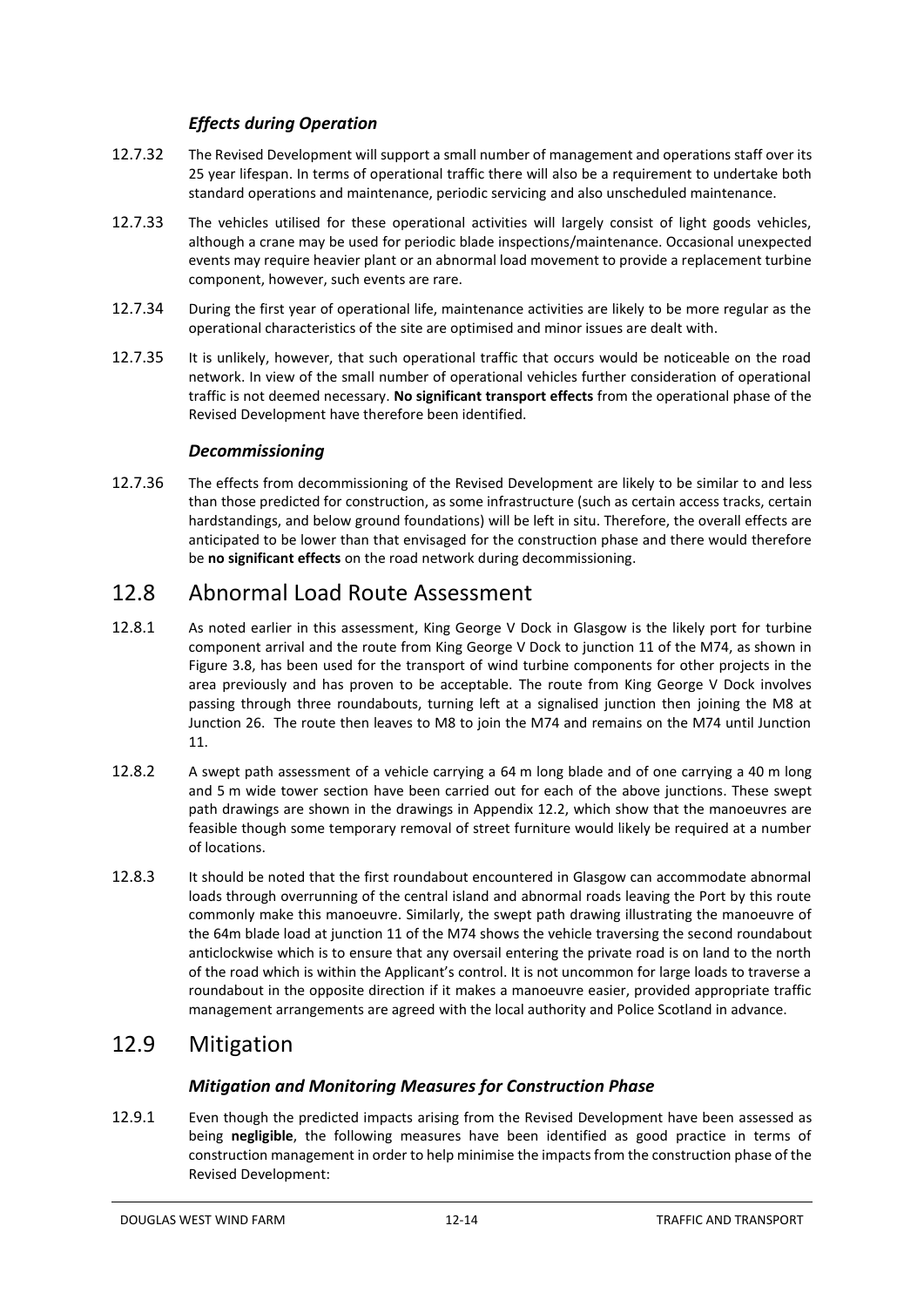- **•** preparation and implementation of a Construction Traffic Management Plan;
- use of the agreed access routes to the site will be enforced by the developer, and all principal and sub-contractors;
- at locations where slow moving abnormal load traffic is considered likely to cause a road hazard it is recommended that escorted traffic is complemented by advance publicity and temporary signage where necessary;
- **•** wheel washing is proposed in the vicinity of the site compound to reduce the risk of transferring any mud onto the road and to suppress any dust;
- all site vehicles will be parked off-road and as discretely as possible;
- preparation and implementation of a Public Access Strategy to mitigate any potential conflict between site traffic during construction and the local path network;
- once final loads and transport configurations are known, an updated review of maximum axle loadings on structures along the access routes;
- similarly, an updated review of clear heights;
- confirmation that there are no roadworks or closures that could affect the passage of the loads;
- confirmation that there are no underground services on the access route that would be at risk from any abnormal loads; and
- confirmation that the relevant Police / escort authorities are satisfied with the route being used and that the appropriate roads authorities have been further contacted regarding the proposed loads and route.
- 12.9.2 It is also recommended that a trial run be undertaken prior to delivery of abnormal loads, using the proposed load trailer and a scaffold to represent the load dimensions to confirm that the loads can be safely accommodated.

#### *Mitigation and Monitoring Measures for Operational and Decommissioning Phases*

- 12.9.3 During the operational phase of the Revised Development only a handful of vehicle movements per month are expected for maintenance and inspection activities. No mitigation or monitoring measures are proposed for this phase of the Revised Development.
- 12.9.4 The mitigation measures set out for the construction phase will also be implemented, where relevant, during the decommissioning stage of the Revised Development.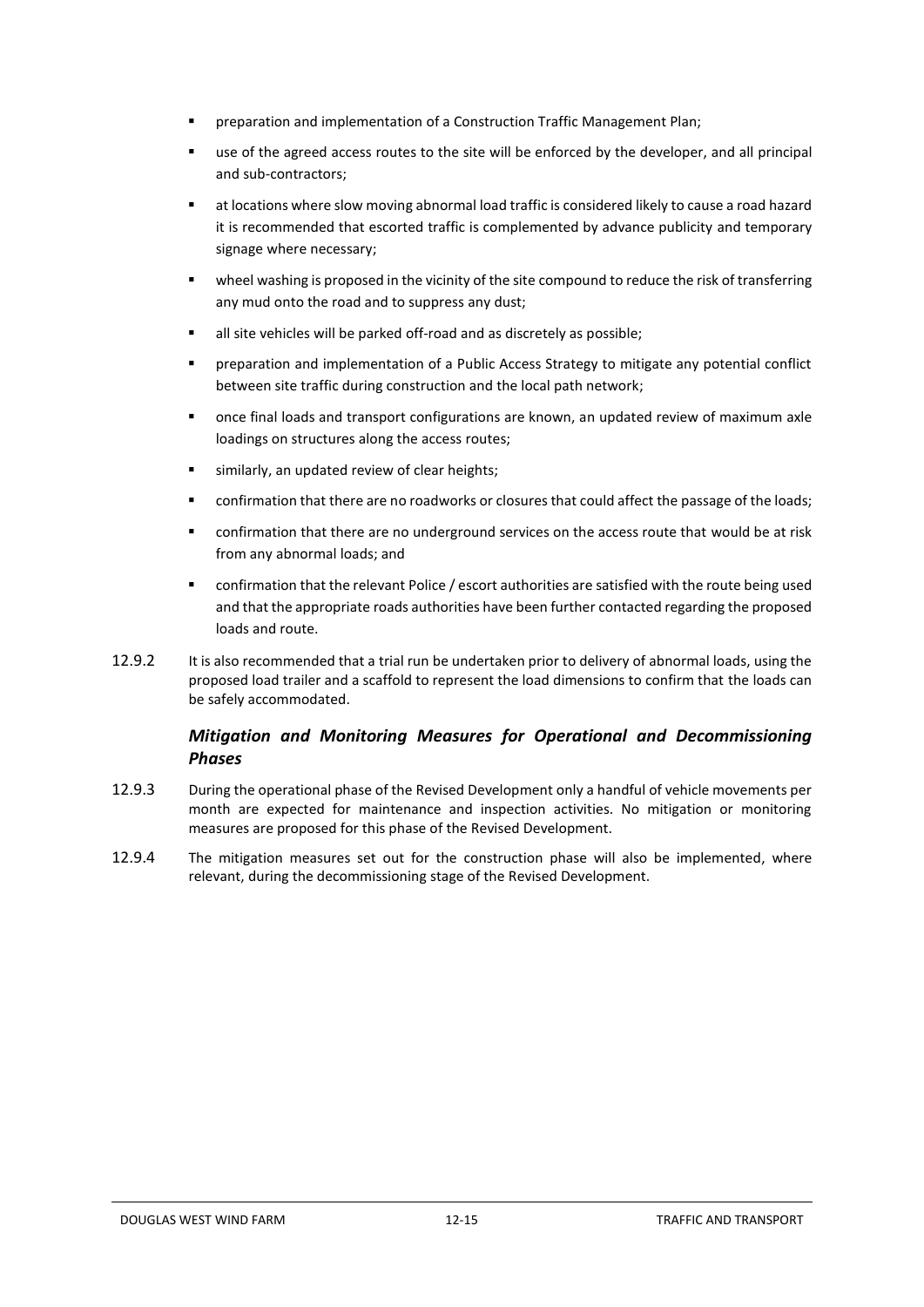## <span id="page-17-0"></span>12.10 Residual Effects

- 12.10.1 With the above mitigation measures in place, the residual effects of traffic and transport issues associated with the Revised Development will be **negligible** and are considered to be insignificant.
- 12.10.2 It is predicted there will be **no significant effects** on the road network due to traffic arising from the construction phase of the Revised Development.
- 12.10.3 **No significant transport effects** have been identified from the operational or decommissioning phases of the Revised Development.

### <span id="page-17-1"></span>12.11 Cumulative Assessment

- 12.11.1 In a transport context, the other neighbouring developments considered relevant to the cumulative assessment are:
	- Dalquhandy Wind Farm (CL/12/0042)(15 wind turbines approved but not yet commenced);
	- Poniel Wind Farm (CL/12/0043)(3 wind turbines approved but not yet commenced);
	- Broken Cross Wind Farm (CL/12/0041)(7 wind turbines approved but not yet commenced); and
	- Poniel Built Development (CL/14/0070)(Planning Permission in Principle for a range of uses).
	- Existing Poniel development (CL/10/0180) the Council has granted consent or time extensions on the original planning consent.
		- o Poniel Area A (120,770 sqm of Class 6) (CL/10/0180);
		- $\circ$  Poniel Area B (157,700 sqm of Class 6) (CL/10/0180) s/s by new Dewars application (see below);
		- $\circ$  Poniel Area D (hotel, Class 4 and restaurant/ shops) (CL/10/0180) s/s by Happendon Wood applications (see below);
	- Coalburn Residential Development for circa 650 homes (CL/13/0334);
	- Newmains Home Farm, Douglas Mixed Use including circa 50 homes (CL/14/0415);
	- Broken Cross, Near Poniel Business/Offices and Light Industrial Park (CL/16/0196);
	- Happendon Wood (formerly Poniel Area D) Class 6 development of circa 17,375 sq m (CL/14/0034 and CL/16/0471); and
	- Dewars (formerly Poniel Area B) additional bonded warehousing (CL/17/0003).
	- M74 Heat & Power Park Proposed Mixed Use Scheme [\(CL/17/0157\)](http://pbsportal.southlanarkshire.gov.uk/Northgate/PlanningExplorer/Generic/StdDetails.aspx?PT=Planning%20Applications%20On-Line&TYPE=PL/PlanningPK.xml&PARAM0=124665&XSLT=/Northgate/PlanningExplorer/SiteFiles/Skins/SouthLanarkshire/xslt/PL/PLDetails.xslt&FT=Planning%20Application%20Details&PUBLIC=Y&XMLSIDE=/Northgate/PlanningExplorer/SiteFiles/Skins/SouthLanarkshire/Menus/PL.xml&DAURI=PLANNING)
- 12.11.2 In respect of the consented wind farms at Dalquhandy and Poniel, it is recognised that both developments would utilise the same access road as the Revised Development. However, given the negligible impact of construction traffic associated with all three developments, even if they were to be constructed at the same time it is considered that the cumulative impacts of day-to-day construction traffic would not be significant and the existing access arrangement would be more than capable of coping with those traffic volumes for a short duration. The delivery of abnormal loads would be coordinated between the three projects to minimise any disruption to the wider road network.
- 12.11.3 The proposed wind farm at Broken Cross is currently part of an active surface coal mine (now under restoration) and traffic associated with the mining operations at this site will be included within the baseline surveys. It is understood that coaling finished at Broken Cross in 2015, therefore, there would be no additional construction traffic on top of the current mining HGV movements to and from that site. Therefore, it is considered that the construction of the Revised Development in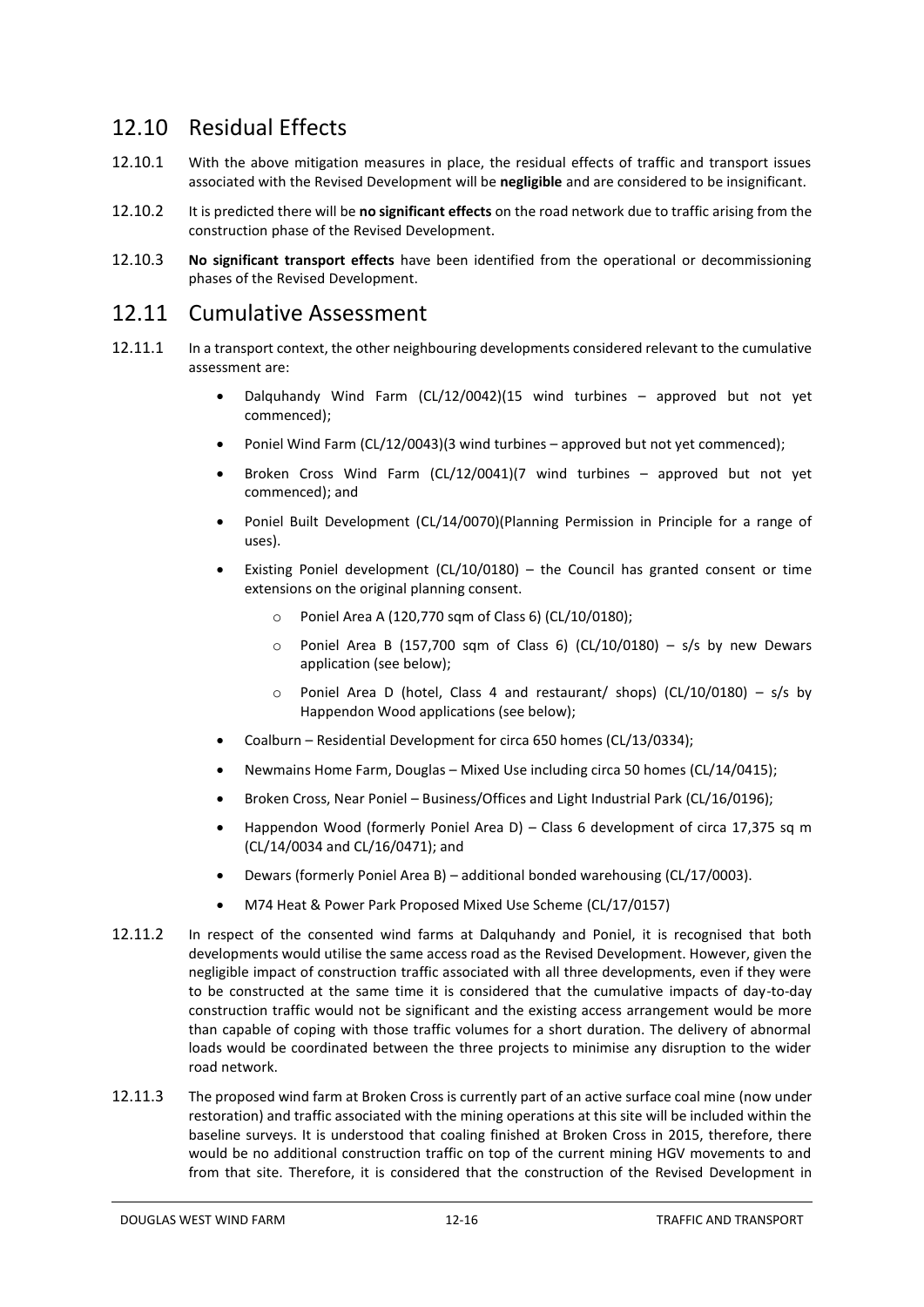tandem with the other wind farm projects identified would have no significant effect on the operation of junction 11 of the M74 or the local road network.

- 12.11.4 Much of the Poniel Built Development has already been developed (largely as bonded warehousing) and traffic associated with that is included in the baseline surveys. Given the short construction period of the Revised Development and the other nearby wind farm proposals (1 year) it is entirely likely that even if new development commenced at Poniel there would be little overlap in operations. There is therefore unlikely to be crossover between the schemes other than during the operational phase of the Revised Development and other wind farm projects, during which traffic effects have already been demonstrated to be **negligible**.
- 12.11.5 Regarding the other proposed developments, the Transport Assessment for the M74 Heat and Power Park (reference [CL/17/0157\)](http://pbsportal.southlanarkshire.gov.uk/Northgate/PlanningExplorer/Generic/StdDetails.aspx?PT=Planning%20Applications%20On-Line&TYPE=PL/PlanningPK.xml&PARAM0=124665&XSLT=/Northgate/PlanningExplorer/SiteFiles/Skins/SouthLanarkshire/xslt/PL/PLDetails.xslt&FT=Planning%20Application%20Details&PUBLIC=Y&XMLSIDE=/Northgate/PlanningExplorer/SiteFiles/Skins/SouthLanarkshire/Menus/PL.xml&DAURI=PLANNING) contained data on the weekday AM and PM peak hour traffic expected to be generated. The total additional traffic from all of the above proposed developments would be 755 vehicles in the AM peak hour and 692 in the PM peak.
- 12.11.6 The data in Table 12.2 showed that the AADT traffic flow on the B7078 was surveyed as 5,374 vehicles. The AM peak hour flow was 404 vehicles and the PM peak hour flow was 378. Hence the AADT flow is 6.87 times the combined AM and PM peak hour flows. The equivalent AADT figure of the above proposed developments was therefore estimated as 9,940 vehicles. The baseline traffic flow on the B7078 would therefore be 15,314 vehicles to which the peak week of construction at the Revised Development would add a further 125 daily vehicles, making a total of 15,439 vehicles.
- 12.11.7 The additional traffic from these developments and the Revised Development represents an increase of 187% over the existing baseline flow of 5374 vehicles and hence breaches 'Rule 1' above. However, if the traffic from the peak week of construction at the Revised Development (125 vehicles) was assessed against the revised baseline of the above consented proposed developments (15,314 vehicles) then the additional traffic arising from the Revised Development would represent an increase of only 0.8%. That increase would occur only in the peak week for traffic generation during construction of the Revised Development and smaller increases would occur in the remaining weeks.
- 12.11.8 Furthermore, the above developments and the Consented Development, a previous version of the Revised Development - have been approved by the planning authority who have satisfied themselves that the traffic effects of them are acceptable, both individually and cumulatively. Also, the Revised Development will only generate noticeable levels of traffic during its year-long construction and traffic levels will be negligible when it is operating. Finally, it was noted above that the capacity of the B7078 would be around 2,500 vehicles per hour. The additional daily traffic from all the proposed developments could still be accommodated within the available daily capacity of this section of the B7078.

## <span id="page-18-0"></span>12.12 Summary

- 12.12.1 Access to the site is to be taken from the existing private road serving the former opencast coal mining site, connecting to the public road network at the western dumbbell roundabout of Junction 11 of the M74.
- 12.12.2 A review of abnormal load routing has been undertaken from the intended Port of Entry at King George V Dock, Glasgow to the site. The route comprises the designated route to exit the Dock to reach the Motorway network within Glasgow (M8) before travelling east to the M74 and south to Junction 11 at Poniel, where the loads would pass underneath the M74. The loads would then take the 2nd exit at the M74 J11 western dumbbell roundabout and continue on the existing private road to the site.
- 12.12.3 The route has been successfully tested previously for other development proposals, but the north (Dock to Motorway) and south (Junction 11) sections have again been confirmed as suitable for the maximum component sizes envisaged at the Revised Development.
- 12.12.4 In relation to delivery of the wind turbine components it should be noted that in the case of extendable abnormal load trailers, these can be shortened prior to their return trip.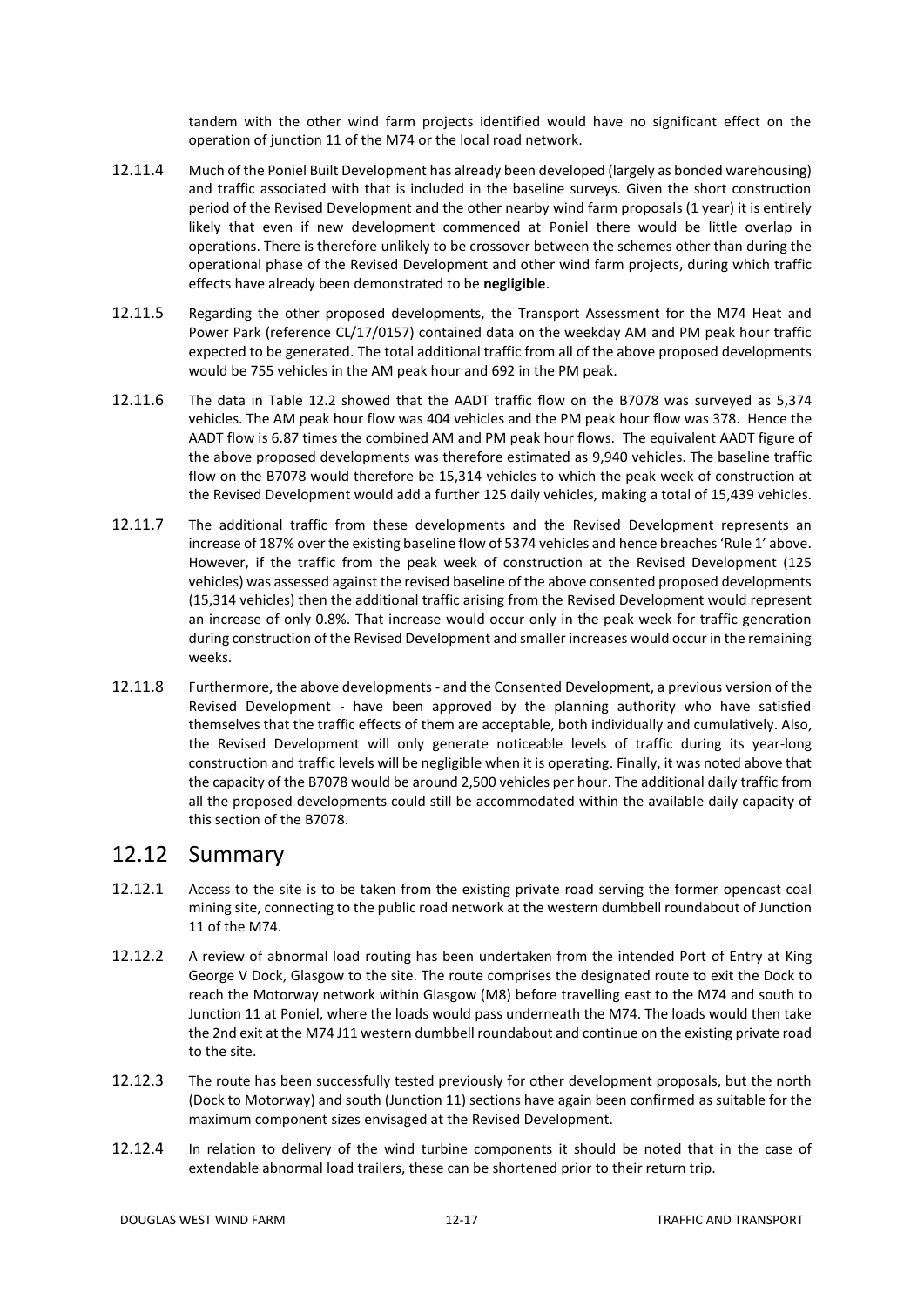- 12.12.5 The access strategy for construction traffic utilises the existing road network to the north and south of the site, via either the M74 and/or the B7078. It has been demonstrated that the impact of construction traffic on background traffic levels is **negligible**.
- 12.12.6 As part of the Revised Development, the principal contractor will prepare a Construction Traffic Management Plan (CTMP), detailing the management processes and proposed measures during the construction phase.
- 12.12.7 During the operational phase, traffic levels are projected to be very low and able to be accommodated on the surrounding network, again resulting in a **negligible** effect.
- 12.12.8 Tables 12.5 and 12.6 below summarise the scoping points laid out in Section 12.3 and the effects considered and reported in this chapter.

| <b>Consultee Scoping Response</b>                                                                                                                                                                                                                                                                                                       | <b>Applicant Response</b>                                                                                                             |
|-----------------------------------------------------------------------------------------------------------------------------------------------------------------------------------------------------------------------------------------------------------------------------------------------------------------------------------------|---------------------------------------------------------------------------------------------------------------------------------------|
| Swept path required of local / trunk road interface at junction<br>11 M74                                                                                                                                                                                                                                                               | This has been carried out<br>and is attached within<br>Appendix 12.2                                                                  |
| Need to cover any construction material import (e.g. for<br>tracks) and preferably identify likely source of material (and<br>hence likely routing)                                                                                                                                                                                     | This has been considered<br>and the likely source of<br>material and routing<br>identified                                            |
| Identify principal route(s)                                                                                                                                                                                                                                                                                                             | This has been carried out                                                                                                             |
| Confirm willingness to enter into Section 96 agreement                                                                                                                                                                                                                                                                                  | This is confirmed                                                                                                                     |
| Confirmed no objection to the Douglas West Wind Farm (an<br>earlier iteration of the Revised Development)                                                                                                                                                                                                                               | Noted                                                                                                                                 |
| High powered vehicle wheel wash should be provided and<br>maintained on site so that all vehicles are cleaned prior to<br>joining the public road                                                                                                                                                                                       | Noted and will be provided                                                                                                            |
| The applicant shall at all times be responsible for the removal<br>of mud or other materials deposited on the public highway by<br>vehicles entering or leaving the site. Road sweeping by<br>mechanical sweeper should form part of a routine<br>maintenance regime to regularly clear the access route from<br>the build up of debris | Noted                                                                                                                                 |
| All vehicles entering or leaving the site shall use the existing<br>private road to the west of Poniel interchange                                                                                                                                                                                                                      | Noted $-$ this is proposed                                                                                                            |
| The haul route for normal and abnormal loads will require to<br>be agreed with this Service, but this Service would advocate<br>that if possible normal construction traffic reach the site from<br>the north via the M74 or B7078                                                                                                      | The M74 and B7078 are<br>proposed as the<br>construction traffic routes                                                               |
| The developer must undertake a dilapidation survey along<br>any agreed haul route and will be required to up-grade the<br>haul road infra-structure as deemed necessary by this Service.<br>The developer must enter into a formal Section 96 agreement<br>with this Service for this section of road                                   | Noted, a one-off upfront<br>payment was made by the<br>Applicant prior to SLC<br>issuing permission for the<br>Consented Development. |

#### **Table 12.5 – Summary Table of Scoping Responses**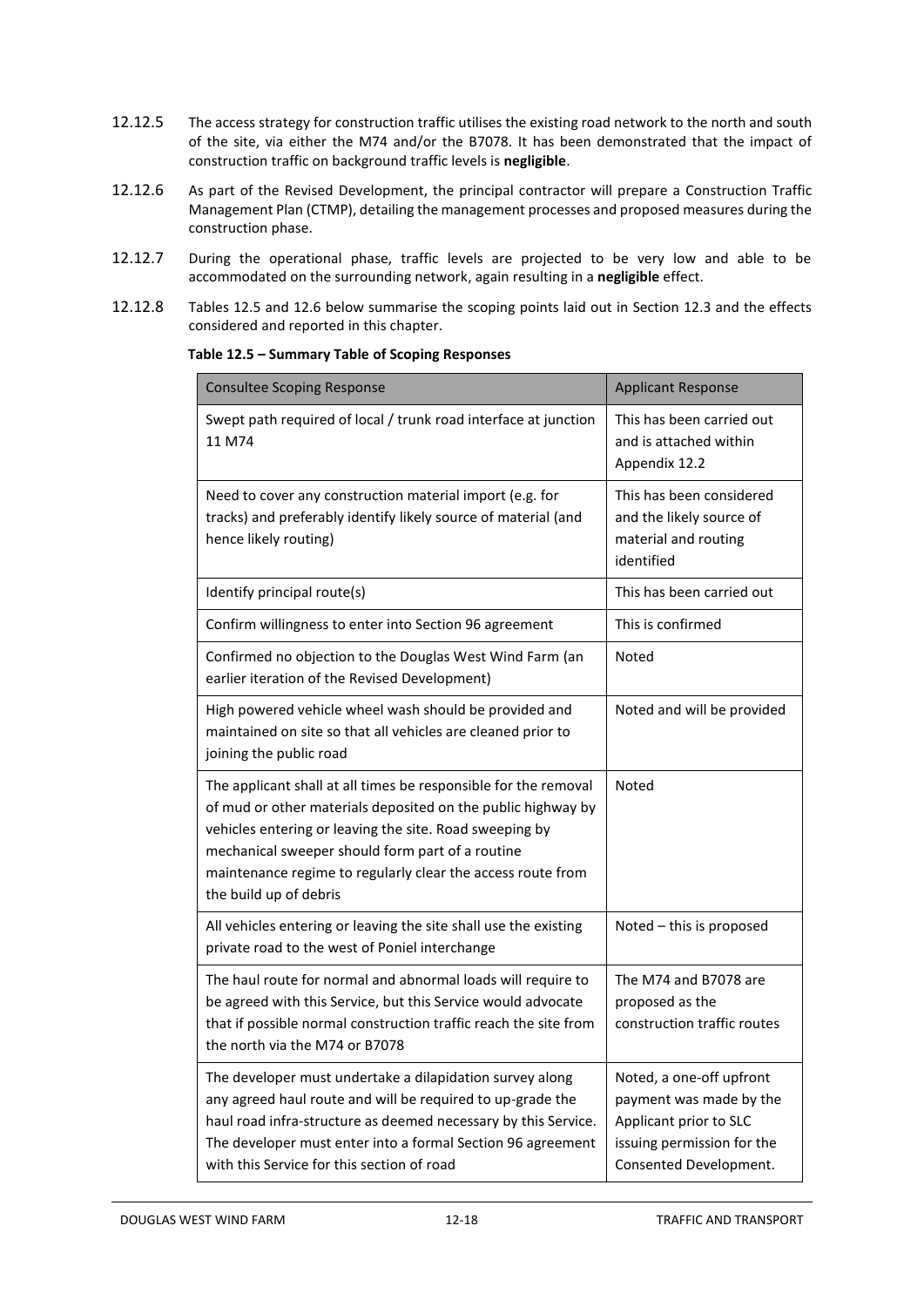| <b>Consultee Scoping Response</b>                                                                                                                                                                                                                                                                                                                             | <b>Applicant Response</b>                                                                                                                                                  |
|---------------------------------------------------------------------------------------------------------------------------------------------------------------------------------------------------------------------------------------------------------------------------------------------------------------------------------------------------------------|----------------------------------------------------------------------------------------------------------------------------------------------------------------------------|
| The route chosen to deliver abnormal loads to the site must<br>be assessed to ensure that it is capable of accommodating the<br>types of vehicle that propose to use it. It is recommended<br>that trial drive-through of the route is undertaken using<br>appropriate vehicles and this will highlight any pinch points<br>that would require to be upgraded | The wider route has been<br>established. Trial drive<br>through noted and will be<br>undertaken prior to<br>commencement.                                                  |
| Details must be submitted, to this Service, of any land take or<br>road widening that is required as a result of the above trial<br>drive through                                                                                                                                                                                                             | Noted, none anticipated.                                                                                                                                                   |
| Survey of existing traffic flows at locations that need to be<br>agreed with the Council. The proposed survey locations can<br>only be agreed with the Council once a delivery/construction<br>route has been agreed in principle with the Roads Area Office                                                                                                  | Data has been obtained for<br>the route identified by the<br>Council (M74 / B7078) from<br>permanent counters (M74)<br>or temporary counters<br>(B7078)                    |
| Analysis of junctions impacted by the delivery/construction<br>route to take account of existing flows, development flows<br>and committed flows and future years where the revised<br>development timeline dictates                                                                                                                                          | Percentage impacts<br>illustrate that peak time<br>junction analysis is not<br>required - addition of<br>further commitments will<br>dilute percentage impacts<br>further. |
| The requirement and impact of imported materials or<br>removal from site of surplus arisings where applicable                                                                                                                                                                                                                                                 | This has been accounted for<br>in construction traffic<br>profiles                                                                                                         |
| Phasing of works and distribution of traffic flows on a month<br>by month basis                                                                                                                                                                                                                                                                               | This is reported on in the<br>body of the text                                                                                                                             |

**Table 12.6 – Summary Table - Effects**

| Description of<br><b>Effect</b>                                               | <b>Significance of Potential</b><br><b>Effect</b> |                               | <b>Mitigation</b><br><b>Measure</b>                  | <b>Significance of Residual</b><br><b>Effect</b> | <b>Comparison</b><br>with the<br>Consented |                    |  |
|-------------------------------------------------------------------------------|---------------------------------------------------|-------------------------------|------------------------------------------------------|--------------------------------------------------|--------------------------------------------|--------------------|--|
|                                                                               | <b>Significance</b>                               | Beneficial/<br><b>Adverse</b> |                                                      | <b>Significance</b>                              | Beneficial/<br><b>Adverse</b>              | <b>Development</b> |  |
| Traffic impact<br>during<br>construction/<br>decommissioning<br>and operation | Negligible                                        | Adverse                       | Construction<br><b>Traffic</b><br>Management<br>Plan | Negligible                                       | Adverse                                    | No Change          |  |

# <span id="page-20-0"></span>12.13 References